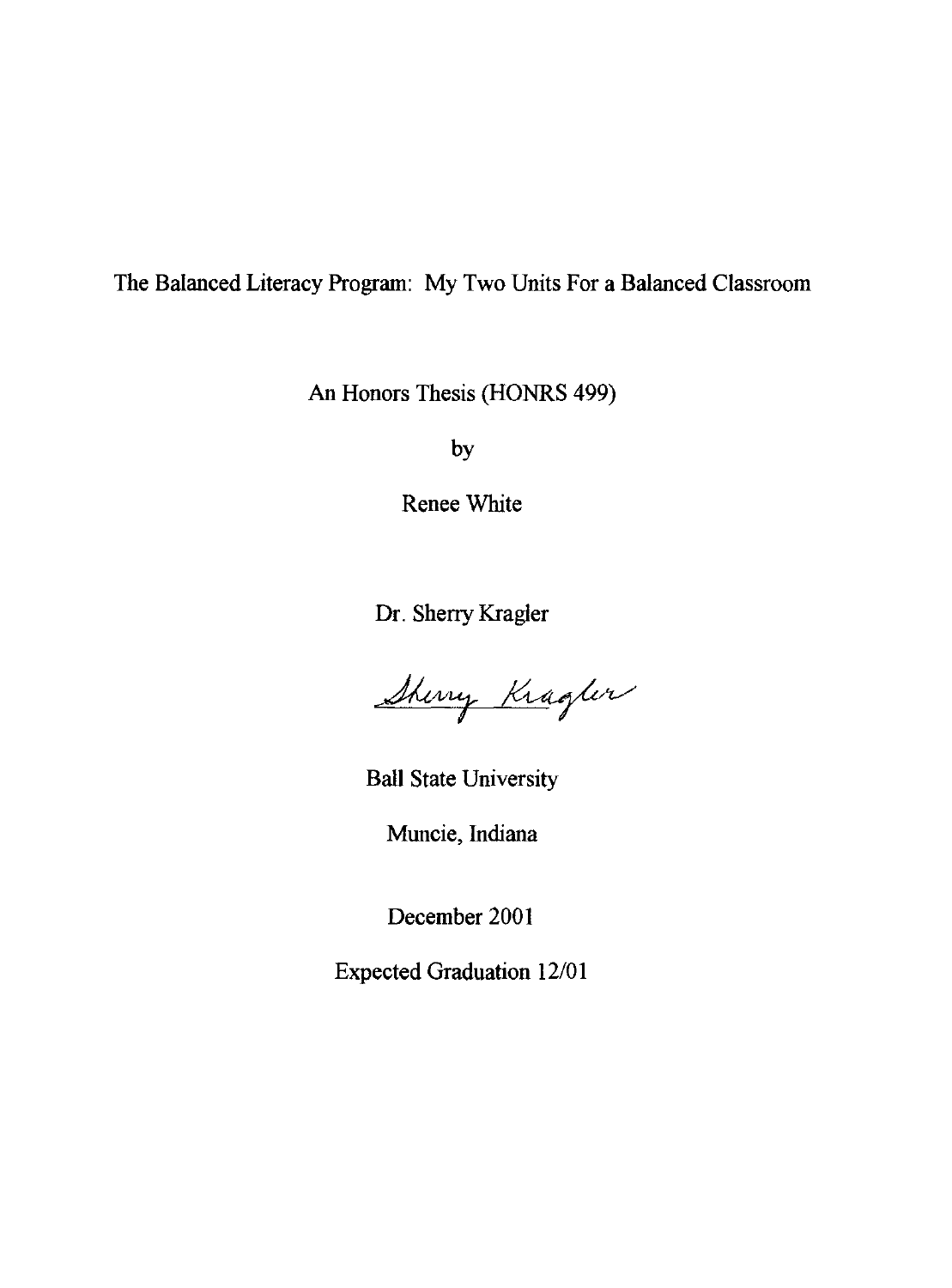#### **Abstract**

After researching the different definitions of the balanced literacy approach to teaching, I have created a summary of the information I learned. Since I hope to teach fifth grade I focused on what the balanced approach looks like in the intermediate grades to create my thesis. Learning that the focus moves to comprehension and response activities, I created teaching guides for two units. Included are a unit centered around the prejudice during World War II and another unit that is an author study on Avi. I have an introduction to these guides that includes how the groups would work, how I would group the children, rationale for choosing the novels, standards addressed, activities to do to teach each standard, graphic organizers and activity sheets for some of these lessons, and how I would teach vocabulary. All of these parts combine to form the comprehension portion of the balanced reading approach to literature that I will emphasize in my classroom.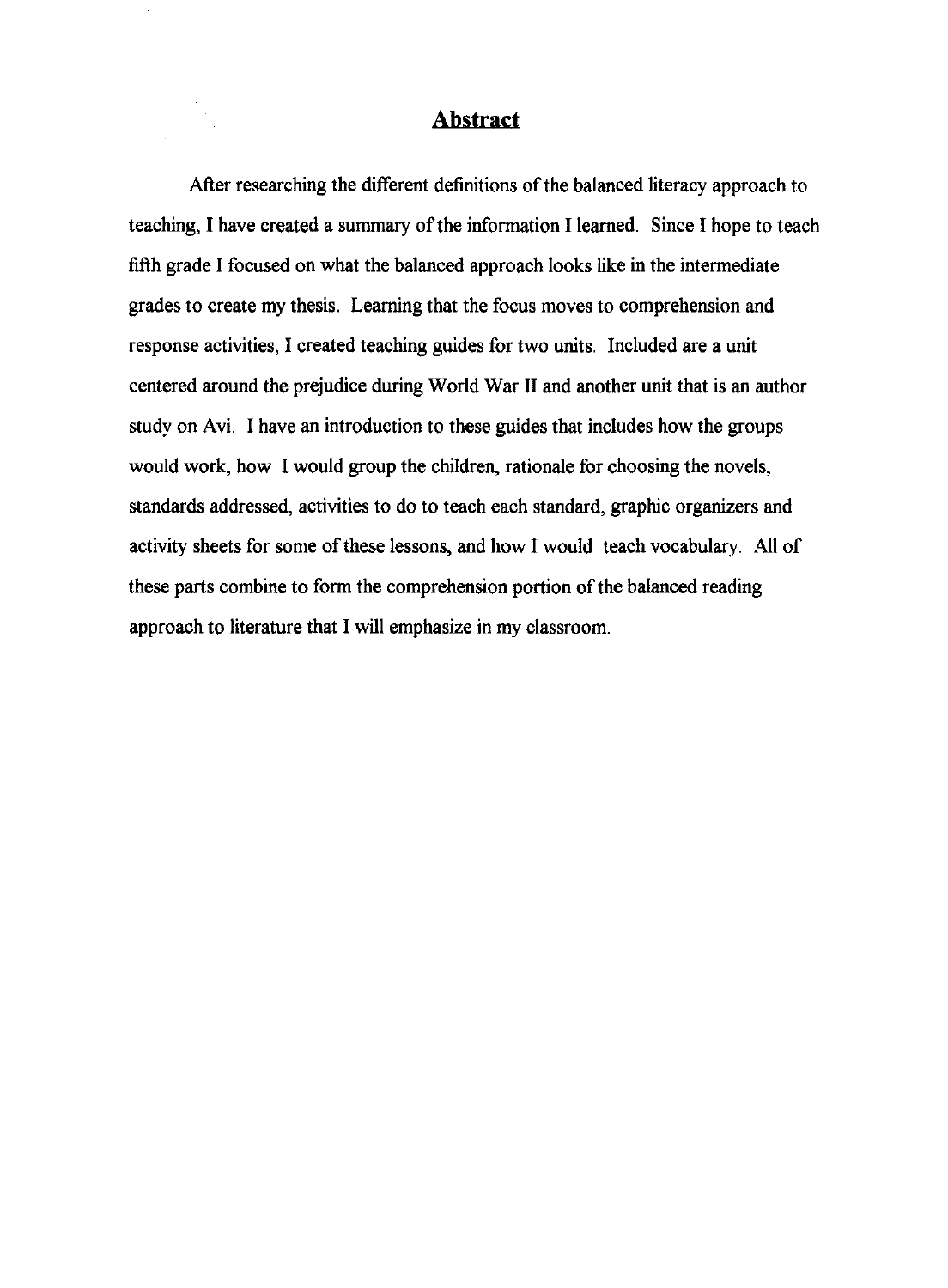## **Acknowledgments**

I would like to thank Dr. Sheny Kragler for all of her help throughout the formation of my thesis. Her advice, direction, and suggestions have been invaluable at every stage of my project. Thank you, Dr. Kragler, for your support and guidance.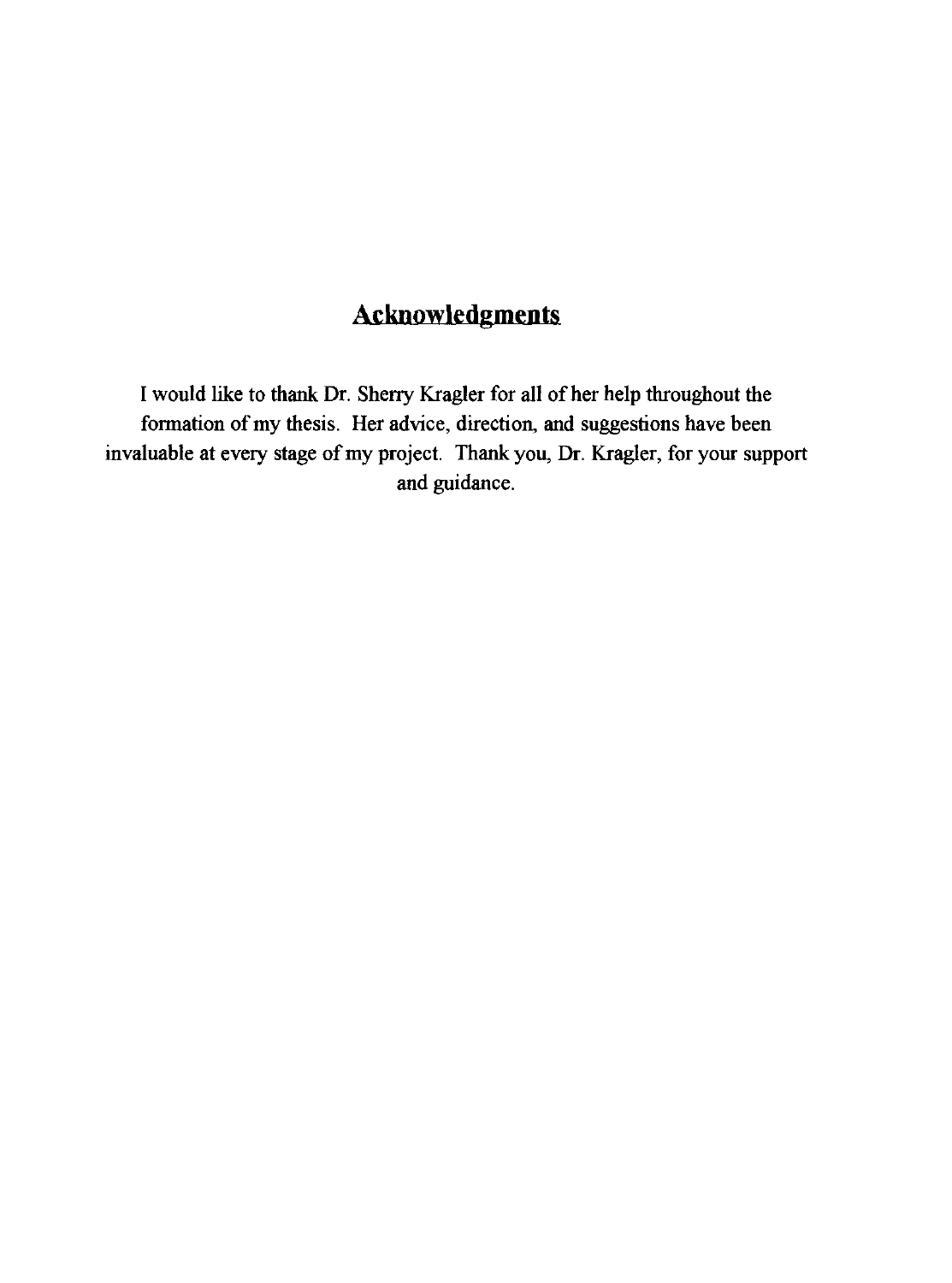A balanced literacy program means different things to different people. Although most would agree it is a literature approach that balances two varying things, people disagree about what two things are balanced. Many consider a combination of a phonics approach and a whole language approach as the center of a balanced literacy program (Stoicheva, 1999); however, other experts list many things that should be balanced. The International Reading Association Balanced Reading Instruction Special Interest Group adopted a list of principles of balanced instruction in 1993 (Blair-Larsen & Williams, 1999). In addition to the balance between phonics and whole language ("isolated skills to meaning emphasis" ), they included a "balance between teacher-directed instruction and student-centered discovery learning, a balance between prescribed instruction and instruction based on the students' needs, a balance between planned and unplanned instruction, a balance between teacherselected materials and those the students select, a balance between authentic instruction and standardized tests, and balancing all of the aspects of reading and writing" (Blair-Larsen & Williams, p3).

Jill Fitzgerald's (1999) views on the balanced literacy program are centered on some different balances. She believes that the types of knowledge about reading need to be balanced. The three types are local knowledge which includes phonics and word identification strategies, global knowledge is being able to understand and interpret the text and then being able to respond to it and affective knowledge, or enjoyment in reading (Fitzgerald, 1999). Fitzgerald says that there are also many knowledge sources, such as teachers, parents, other adults, children, books and television, and that these sources should also be balanced (1999). Another balance in her program is a balance between different ways of student learning, such as teacher directed or discussion groups (Fitzgerald, 1999). She believes that a balance in different ways of grouping is beneficial and that there should also be a balance in different types of books (Fitzgerald, 1999).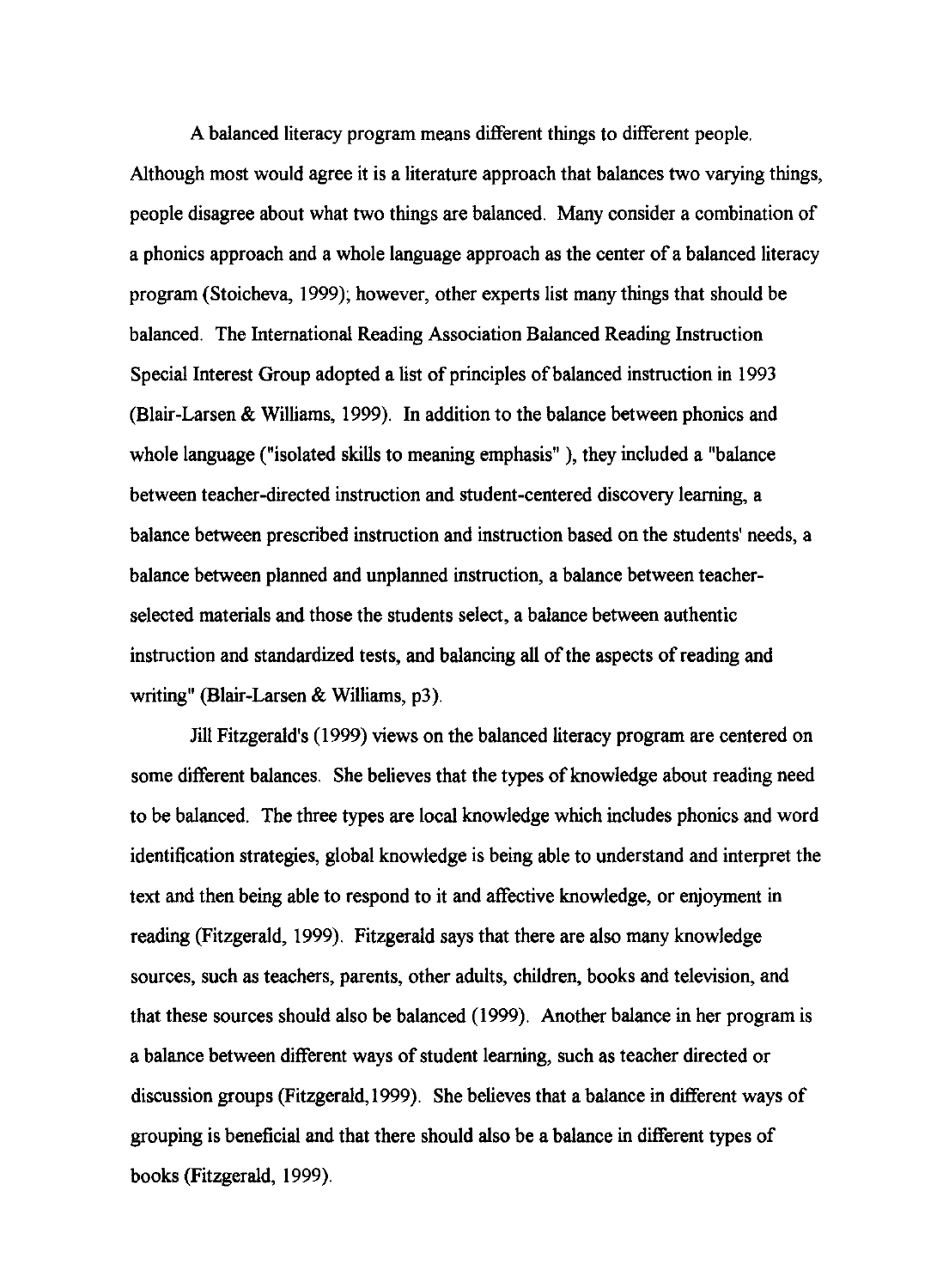Dixie Spiegel (1998) lists what she believes are the characteristics of a balanced reading program in her article" Silver bullets, babies, and bath water: Literature response groups in a balanced literacy program." It includes such things as a program that is well-founded on research. The teacher should be an 'informed decision maker' which is important because the teacher needs to be flexible and constantly adapt her lessons throughout the unit. A final characteristic she lists is that it must be "built on a comprehensive view of literacy" (Spiegel, 1998). It should include all aspects of reading, such as word identification and meaning and all aspects of writing, such as mechanics and writing for meaning (Spiegel, 1998).

The balanced literacy approach is implemented differently at different grade levels (Fitzgerald, 1999). She states that development of word recognition skills is most important in first and second grade. In third grade, the focus moves to fluency in using these strategies and after third grade, comprehension becomes more important (Fitzgerald, 1999). Marinak and Henk (Blair-Larsen & Williams, 1999) also believe that in the intermediate grades the focus should be on comprehension and responding to the text. In their piece, *Balanced Literacy Instruction in the Elementary School,*  they state that "instruction in word-study strategies replaces the word recognition and phonemic awareness activities taught in the primary grades" (p.154-155). They feel that students at this level should be working on constructing meaning, summarizing, evaluating text and making, adjusting and confirming predictions (Blair-Larsen & Williams, 1999).

Through my research of the balanced reading approach, I have determined that this is the approach I will use in my classroom. I feel that using a variety of teaching procedures, grouping methods, and response activities is the best way to meet the needs of all of my students. As part of my language arts curriculum, I plan on having literature circles in my classroom. Dixie Spiegel (1998) examines literature response groups to see if they fit into the balanced literacy approach in her article "Silver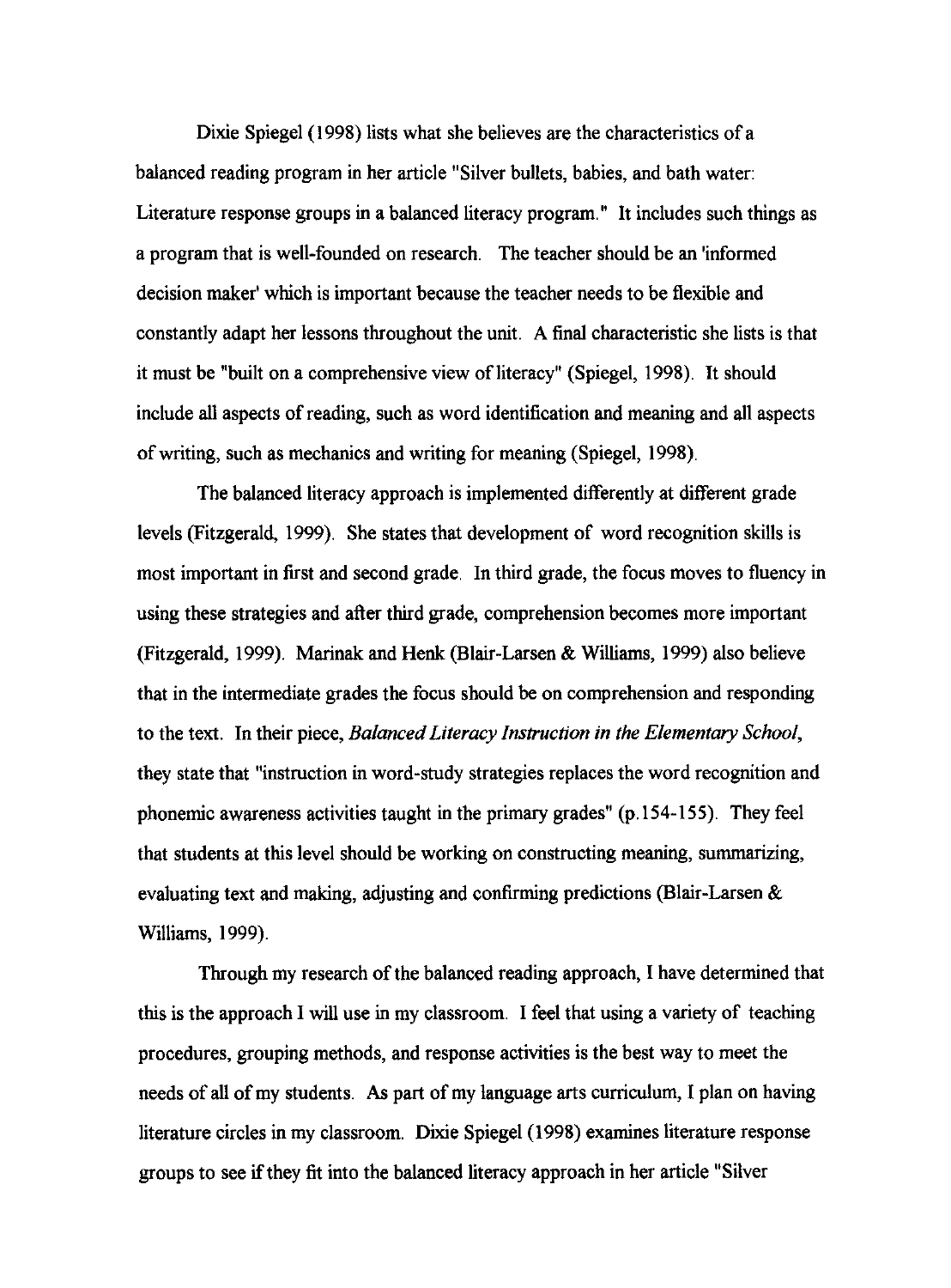bullets, babies, and bath water: Literature response groups in a balanced literacy program." She found that literature response groups had many of the characteristics of a balanced approach. For example, they are built on research that supports them, they allow for social interactions which help student comprehend text, and they allow for the teacher to be flexible and make many decisions (Spiegel, 1998). They also involve some of the different aspects of reading and writing; however, they do not address them all (Spiegel, 1998). For this reason, Spiegel believes that although literature response groups work well in a balanced program, they should not be used as the sole activity(Spiegel, 1998).. It is important to have supplemental activities, texts and lessons to teach students what literature response groups do not (Spiegel, 1998).

Drawing on Spiegel's (1998) research on the benefits of literature response groups and Fitzgerald's (1999) stance about the importance of comprehension and response activities in the fifth grade, I have created two literature units I would use in my fifth grade class. They are made up of response activities that the students would complete and share with their literature response groups. These units focus on comprehension and response to literature. Although these are important skills, they are not the only ones that will be addressed in my classroom. The purpose of my units is to focus on one aspect of my balanced program.

One unit is historical and includes three books centered around the time of World War II and the prejudice that occurred then. The books I have chosen are *Number the Stars, Journey to Topaz,* and *Keep Smiling Through.* The other unit is an author study on Avi, including *The True Confessions of Charlotte Doyle, Poppy, Who Stole the Wizard of Oz?* and *Something Upstairs.* 

For my guides, I have included a few things I think would be helpful when teaching these units. I have included how I would group the students for this unit and the rationale for choosing these particular novels. I also chose to address nine of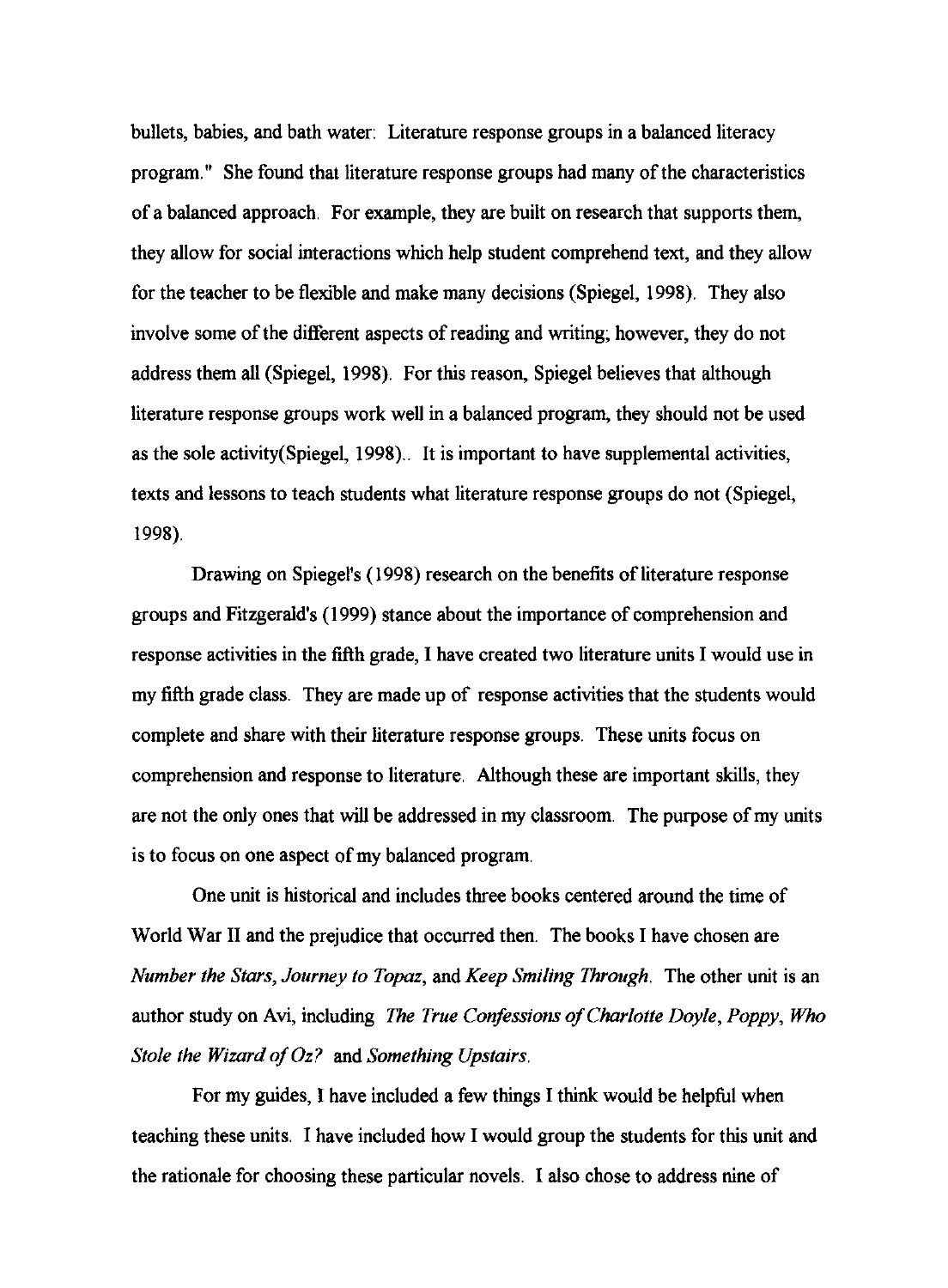Indiana's Language Arts Standards for fifth grade. I have listed these standards along with the response activities I would do to address each of the standards. I used the same standards in each unit but used different activities so that the students would have multiple times throughout the year to work on each standard, but in different ways.

For those activities in which the student would need a graphic organizer to fill out, I have created and included them. If there is a (see sheet) at the end of the activity, it means that I have included a paper that will help the students do the activity. I tried to include several graphic organizers because Blair-Larson and Vallance write of the benefits of these organizers in their chapter *Comprehension Instruction in a Balanced Reading Classroom* (Blair-Larsen & Williams, 1999).

A final thing that I have included is the form I will use to do vocabulary. Marinak and Henk (Blair-Larsen & Williams, 1999) state that the emphasis moves from word identification to word-study strategies in the intermediate grades. Learning vocabulary, especially through context clues, is a skill that fits in this category. Students will be creating their own dictionaries using the provided sheet. They will fill in new words as they come to them in the text along with a definition they develop from the context of the word.

These are the guides that I would start using for the units. However, an important aspect of the balanced reading program is the constant reevaluation of the students and what they all personally need. Therefore, it would be imperative for me to assess what my students need to work on and adapt my lessons accordingly. In this sense, no guide will be complete for my class since I will need to reevaluate and change the lessons. Not knowing now the needs of my class, this is the guide I would start using and would adapt these lessons to fit my class.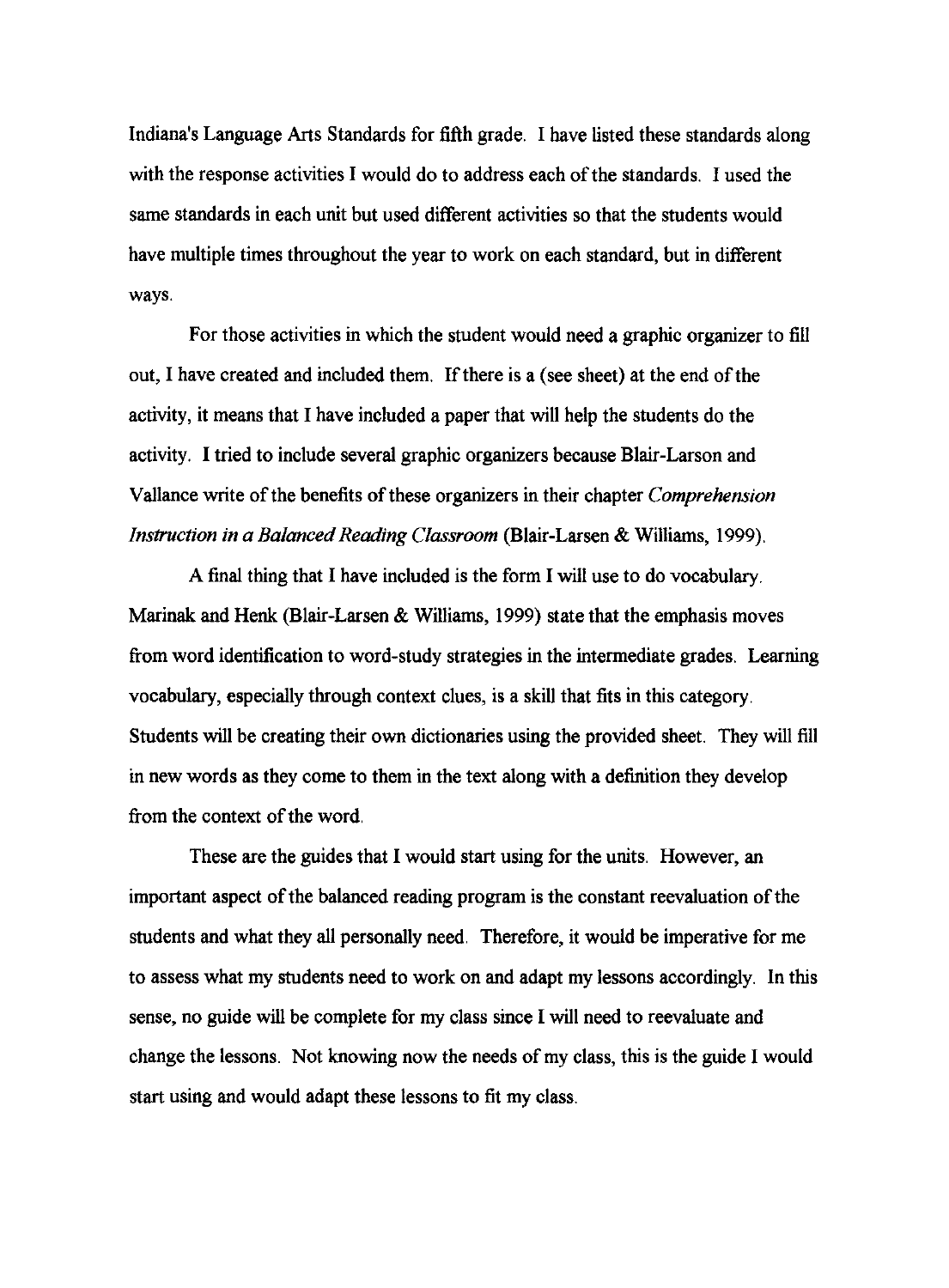#### **References**

- Blair-Larsen, S. & Williams, K (Editors). *The Balanced Reading Program: Helping All Students Achieve Success.* (1999). Newark, Delaware: International Reading Association.
- Fitzgerald, Jill. (1999). "What is this thing called 'balance?'" *The Reading Teacher 53,*  100-106.
- Spiegel, Dixie Lee. (1998). "Silver bullets, babies, and bath water: Literature response groups in a balanced literacy program." *The Reading Teacher 52,*  114-123.
- Stoicheva, Mila. (1999). "Balanced Reading Instruction." *ERIC Clearinghousse on Reading English and Communication.* **[ED** 435 986].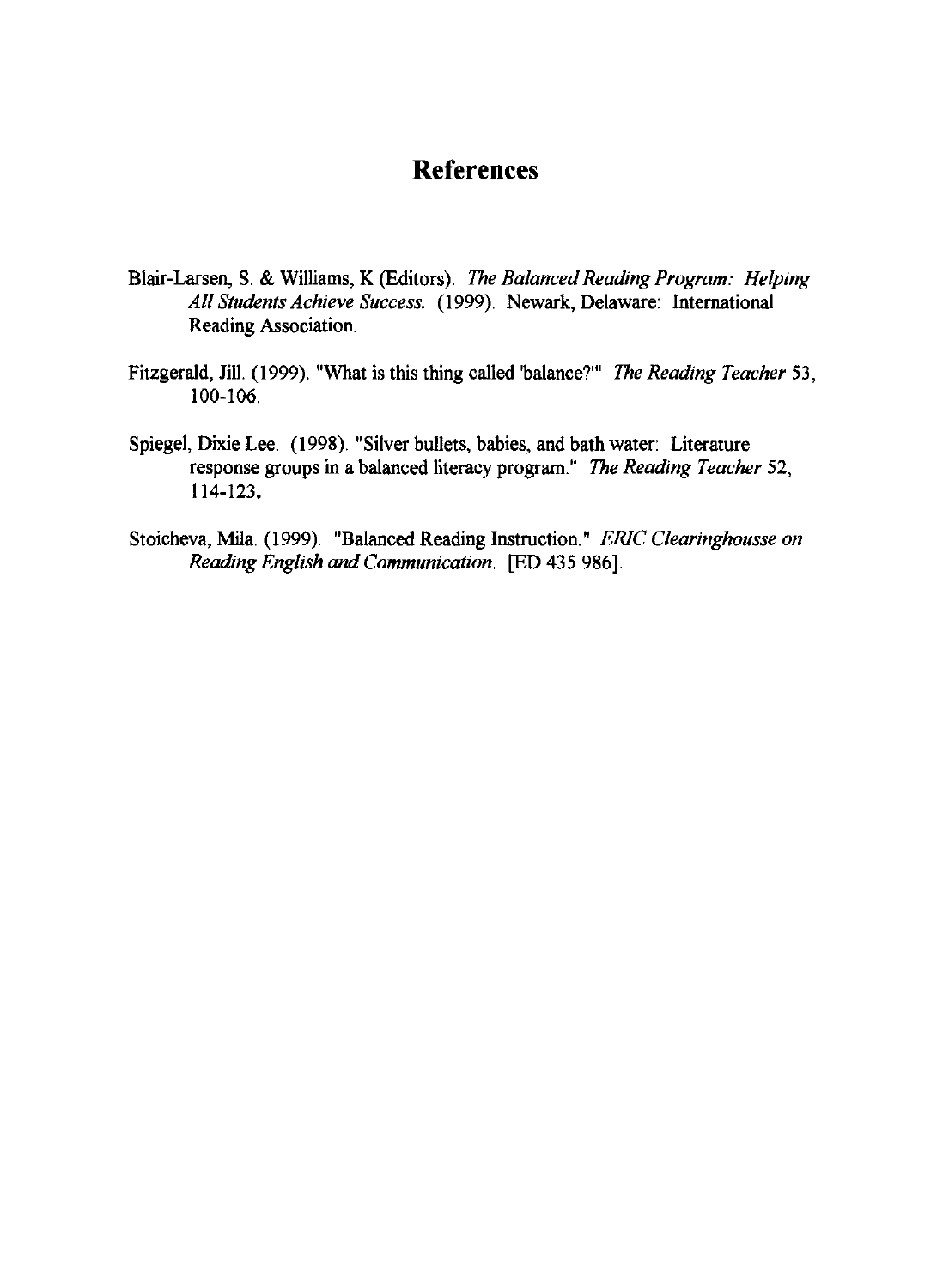#### **Vocabulary**

To address new vocabulary, students will create their own novel dictionaries. They will take the paper provided and cut along the dotted lines to make three separate pages per paper. A book will be made with these pages and students will decorate the cover. As students come across new vocabulary, they will add it to their dictionary. The word will be written on the line with the part of speech in the parenthesis next to the word. Students will write a definition for the word in thier own words. If possible, the students will determine the definition from the context of the story (lessons will be done to show students how to do this), if they can not determine it from context clues, students may use a dictionary. They will also use the word in a sentence and write down how the book used the word. If the new vocabulary word is something that can be drawn, a picture will be drawn in the box on the right side of the paper.

Students will create a dictionary for the first novel. When they start on their second novel, they will start a new dictionary. They will use the same form but on a different color paper. For example, their Avi novel words will be on blue paper and their WWII words will be on yellow paper. After they have finished the novel, they will combine the two dictionaries. They will do this for each unit we do. This way, they will have one dictionary, but it will be visually apparant from which novel they got the word.

## ------------( ) \*Definition:

\*Sentence:

 $k$ Book's use:  $p$ <sub>----</sub>

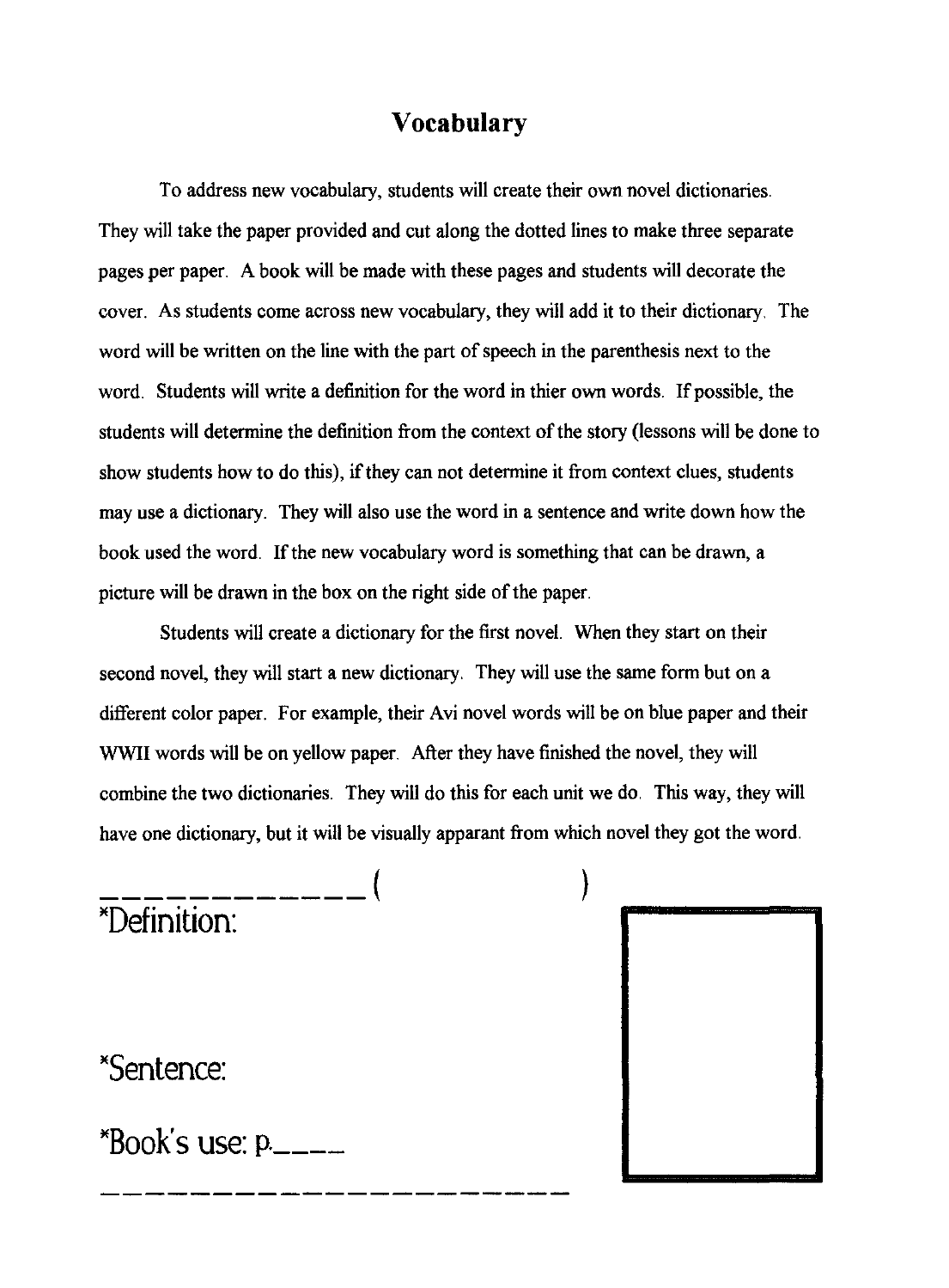| Definition:             | Picture |
|-------------------------|---------|
|                         |         |
| Sentence:               |         |
| Book's use: $p_{\perp}$ |         |
|                         |         |
| Definition:             | Picture |
|                         |         |
| Sentence:               |         |
| Book's use: p.____      |         |
|                         |         |
| Definition:             | Picture |
|                         |         |
| Sentence:               |         |
| Book's use: p.          |         |
|                         |         |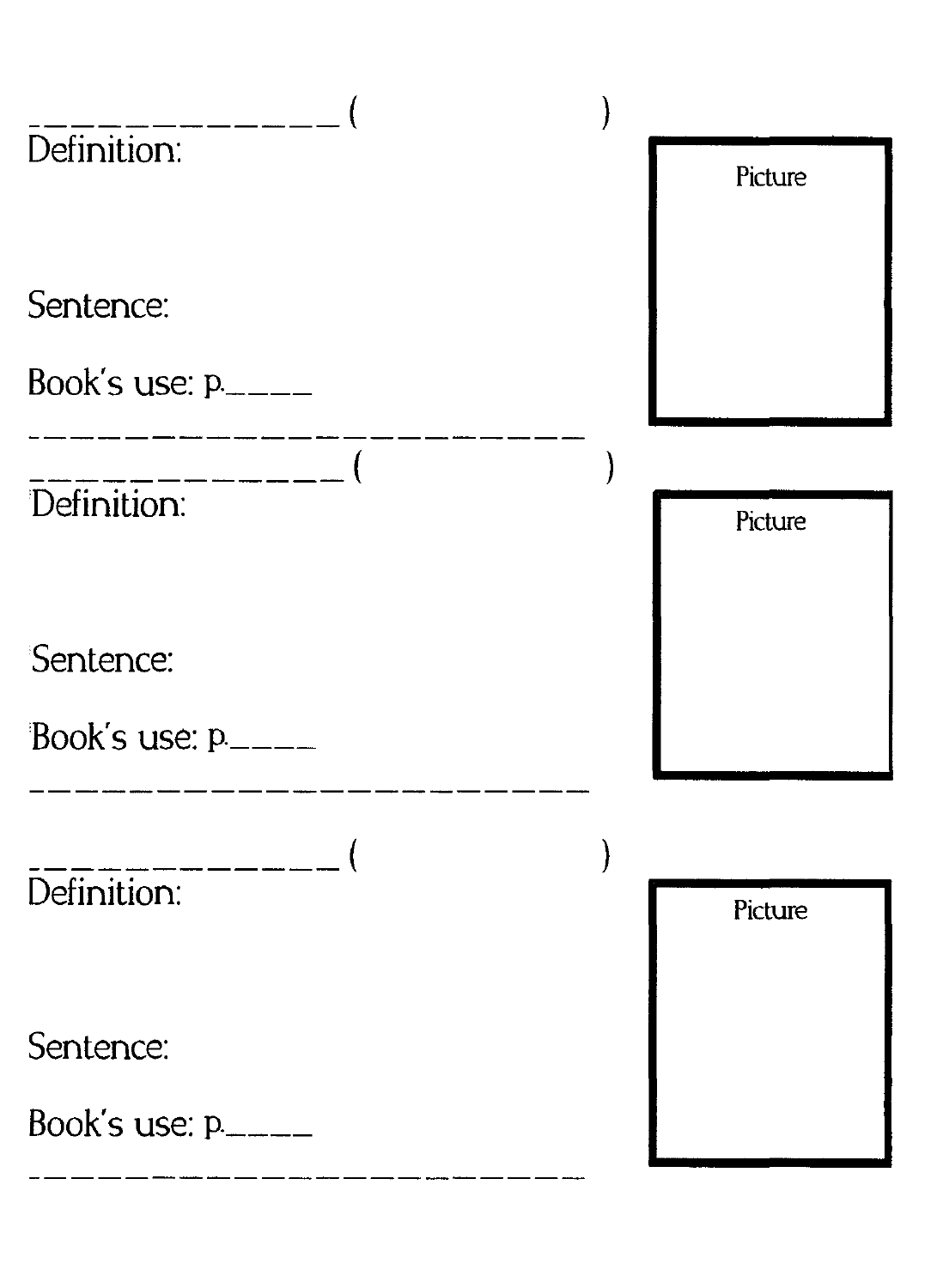### **World War II Unit**

#### **Books I chose:**

*Number the Stars* by Lois Lowry *Journey to Topaz* by Yoshiko Uchida *Keep Smiling Through* by Ann Rinaldi

#### **Why I chose these books:**

All of these books are set during World War **II.** They also center around the prejudice that occurred during this time. *Journey to Topaz* is about the discrimination towards Japanese Americans that happened after the bombing of Pearl Harbor. *Number the Stars* is about the prejudice towards Jewish people. *Keep Smiling Through* deals with the attitudes towards German Americans during WWII. The books are appropriate for fifth grade social studies and reading levels.

#### **How I would group the class:**

For this unit, I would have the students choose which novel they wish to read. I would do a short book talk on each novel, and the students would then pick the novel they want to read. If a student had a slightly lower reading level, I would suggest he read *Keep Smiling Through,* because it is at a slightly lower reading level. In addition to the groups they are in with students who are reading the same novel, they would have another group that I create made up of students who are reading the other. They would share some of their activities in these groups so that all students can learn from each book.

#### **How the group would work:**

Students would meet two times a week in their literature response groups that are reading the same book to discuss the reading and to present some of their response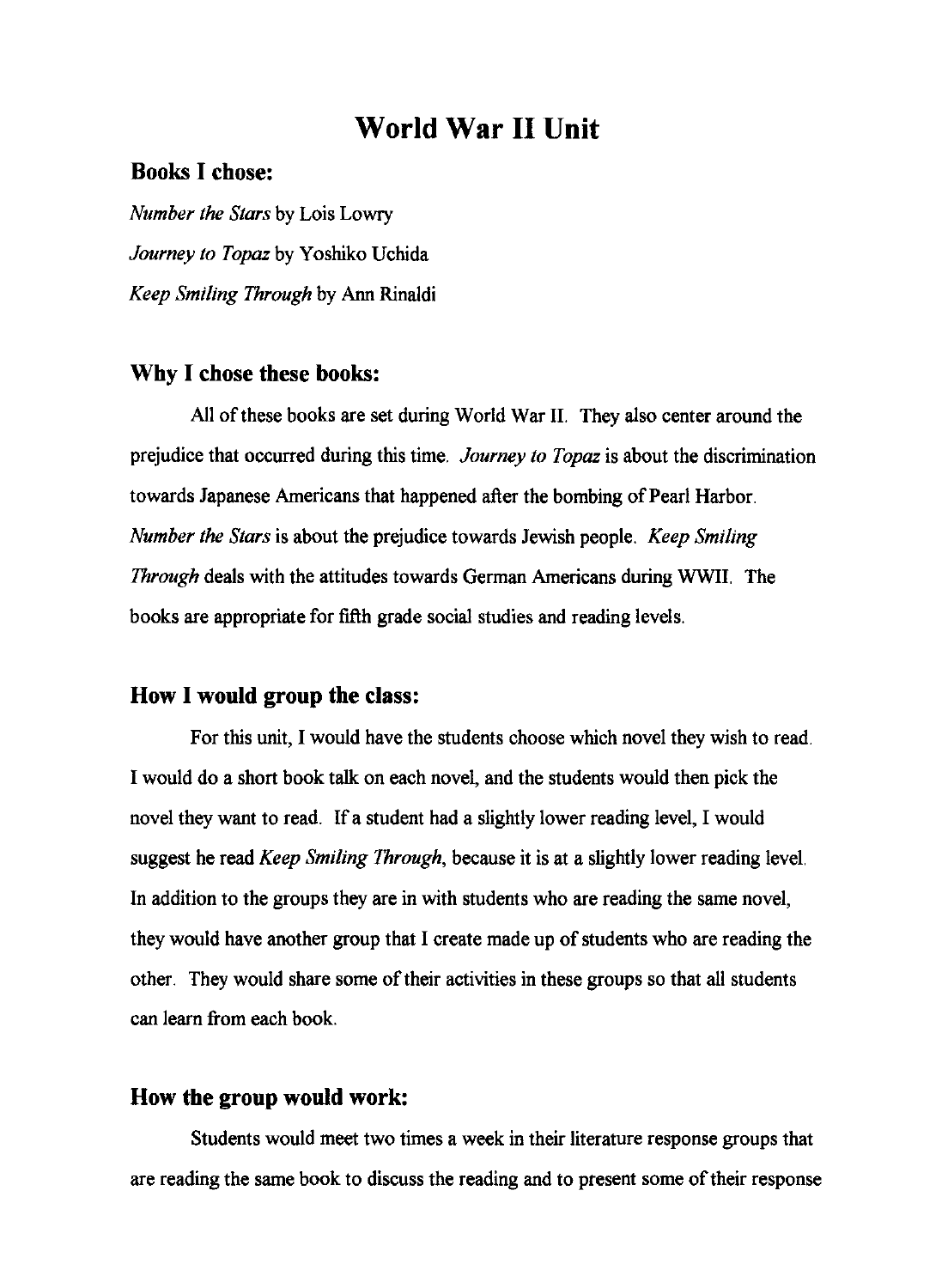activities to the group. On two days student would meet in their literature response groups that are made up of students reading all of the novels to present some of their response activities and share what is happening in their book. On the fifth day, students would work on response activities. Reading would occur some in class on days when they meet in their same book groups and also outside of class as homework. The unit will take between four and six weeks to complete.

#### **How I would monitor the students' progress:**

Throughout the unit, I would monitor different components of each student's learning. I would monitor their understanding of the book. I would do this with my observations of the literature groups and through evaluating students' comprehension activities. Their ability to respond to literature is the second thing I would be monitoring. This would be done by evaluating their response activities. Rubrics would be made to make the subjectivity of grading these activities more objective. Some of the students' writing would be collected and kept in their portfolios. Finally, students would be monitored on their progress with the specific skills the activities address, such as understanding theme or writing persuasively. Students would be continually monitored and the unit would be altered to fit the needs of the children.

#### **When I would do this unit:**

I would make this unit part of my social studies unit on WWII. It could also be tied into other lessons. For example, the discrimination towards Japanese Americans can be related to the feelings some people feel towards Muslim Americans since the Sept. 11 attacks. This correlation can be made during lessons when students talk about prejudice.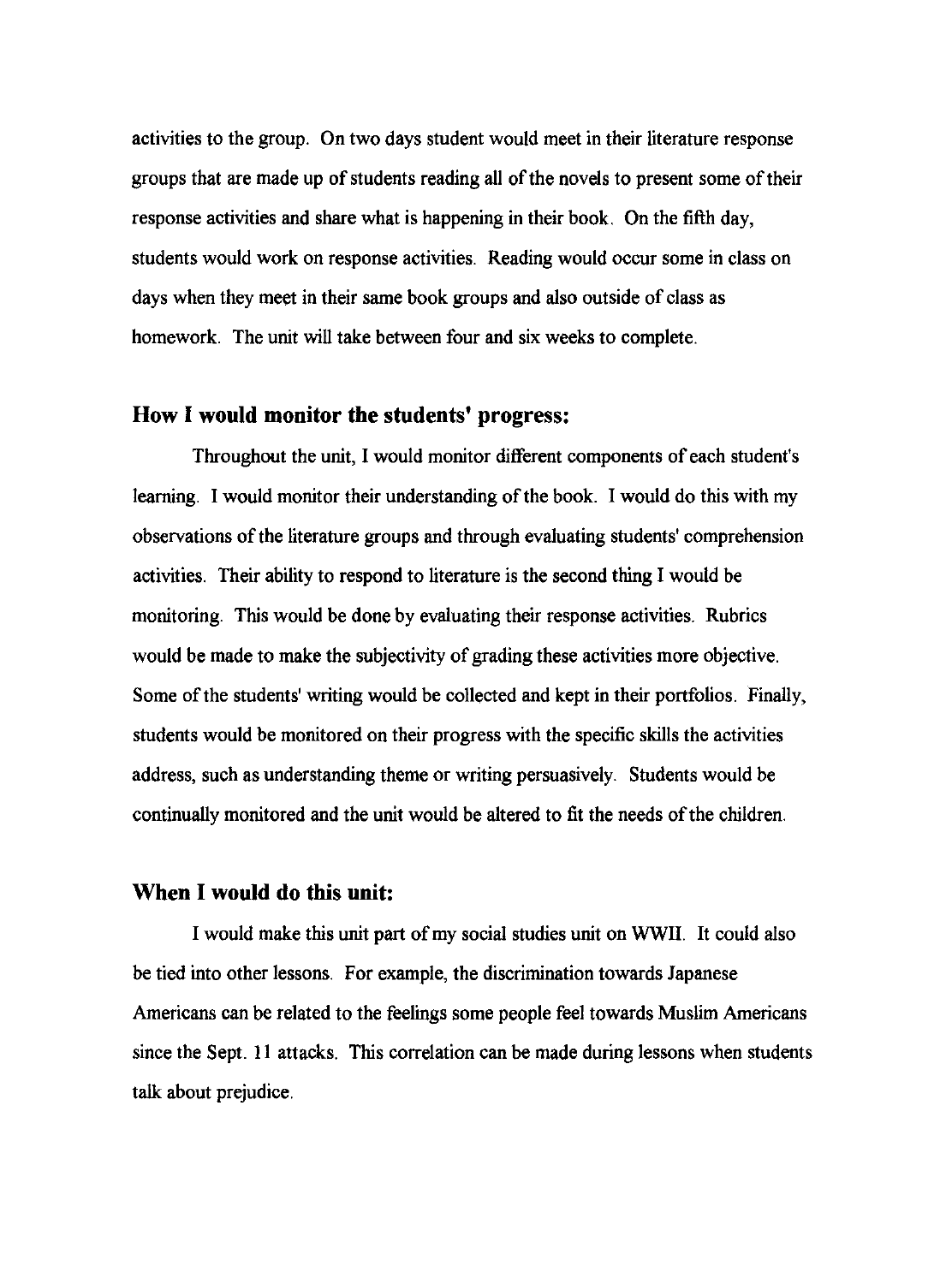| <b>Standard</b>                                                                                                                                                         | <b>Number the Stars</b>                                                                                                                                                                                                                       | <u>Journey to</u><br><u>Topaz</u>                                                                                                                                                                               | <b>Keep Smiling</b><br><b>Through</b> |  |  |  |  |  |  |  |  |  |
|-------------------------------------------------------------------------------------------------------------------------------------------------------------------------|-----------------------------------------------------------------------------------------------------------------------------------------------------------------------------------------------------------------------------------------------|-----------------------------------------------------------------------------------------------------------------------------------------------------------------------------------------------------------------|---------------------------------------|--|--|--|--|--|--|--|--|--|
| Identify the main problem<br>or conflict of the plot and<br>explain how it is resolved                                                                                  | Have students create a story map at the end of the book. Make sure they<br>include the main conflict and how it is resolved.                                                                                                                  |                                                                                                                                                                                                                 |                                       |  |  |  |  |  |  |  |  |  |
|                                                                                                                                                                         |                                                                                                                                                                                                                                               | Give students suggestions on the different kinds of story maps they could<br>create: All pictures, all words, a combination of words and pictures, index cards<br>attached with string, an accordion book, etc. |                                       |  |  |  |  |  |  |  |  |  |
| Contrast the actions,<br>motives and<br>appearances of<br>characters in a work of<br>fiction and discuss the<br>importance of the<br>contrasts to the plot or<br>theme. | Create a table with three columns and numerous rows. Label the first column<br>'Event.' Label the next column with the name of one of the main characters.<br>Label the column with the name of one of the other main characters. (see sheet) |                                                                                                                                                                                                                 |                                       |  |  |  |  |  |  |  |  |  |
|                                                                                                                                                                         | As different things happen in the book, have student write down the even and<br>then write how each character responded to the thought. Have them include<br>actions and thoughts of the character.                                           |                                                                                                                                                                                                                 |                                       |  |  |  |  |  |  |  |  |  |
|                                                                                                                                                                         | After several events, have students write about how the characters differed in<br>their responses and how this affects the story.                                                                                                             |                                                                                                                                                                                                                 |                                       |  |  |  |  |  |  |  |  |  |
|                                                                                                                                                                         | possible characters:<br>Annemarie, Ellen, Mama,<br>Papa, Kirsti                                                                                                                                                                               | possible characters:<br>possible characters: Kay,<br>Yuki, Ken, Mother,<br>Amazing Grace, any of Kay<br>Emi, Jim<br>siblings, father.                                                                           |                                       |  |  |  |  |  |  |  |  |  |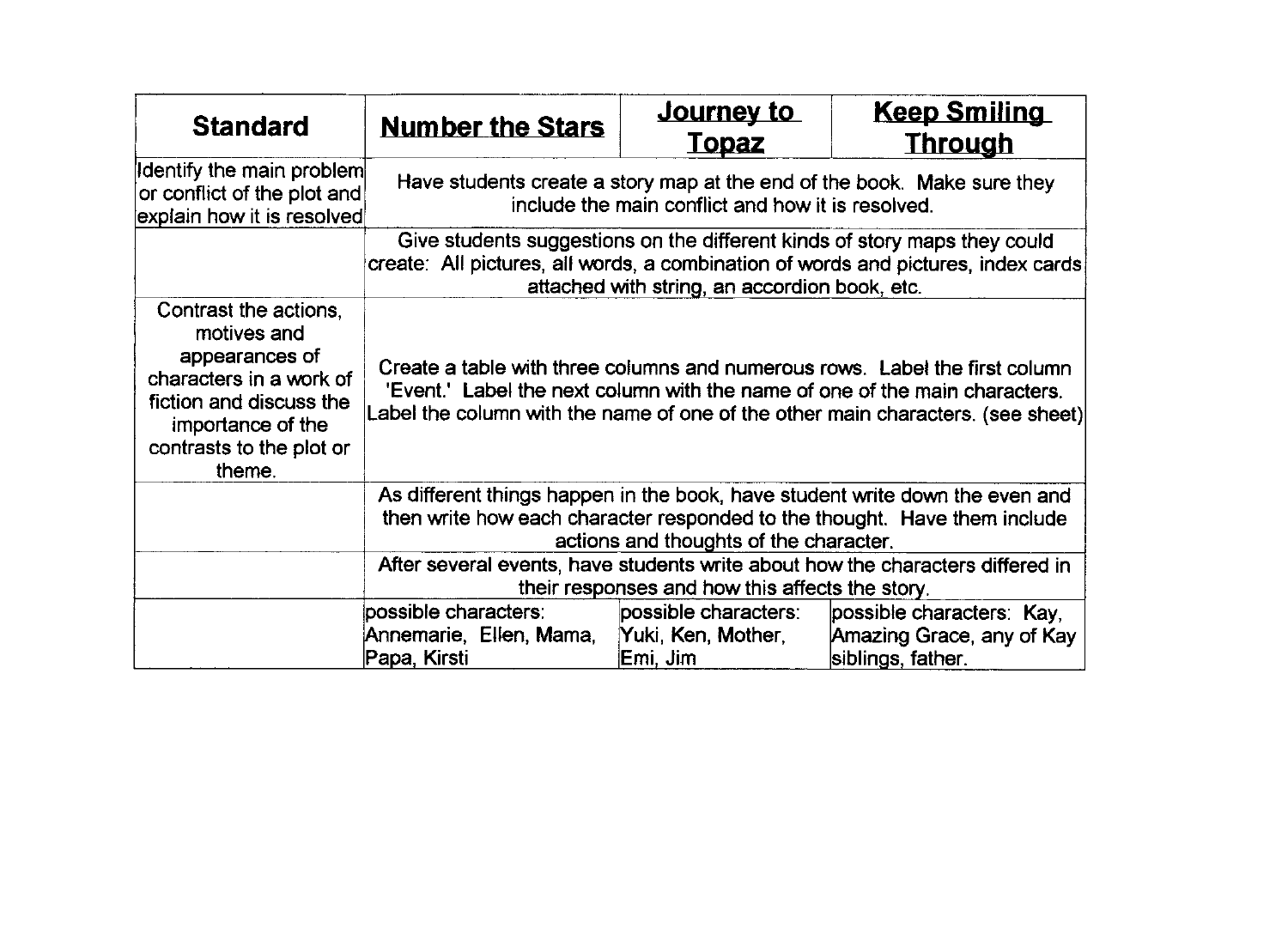| <b>Standard</b>                                                                                                                                             | <b>Number the Stars</b>                                                                                                                                                                                                                                        | <u>Journey to</u><br><b>Topaz</b>                       | <b>Keep Smiling</b><br><b>Through</b>                                    |  |  |  |  |  |  |  |  |
|-------------------------------------------------------------------------------------------------------------------------------------------------------------|----------------------------------------------------------------------------------------------------------------------------------------------------------------------------------------------------------------------------------------------------------------|---------------------------------------------------------|--------------------------------------------------------------------------|--|--|--|--|--|--|--|--|
| Understand that theme<br>refers to the central idea<br>or meaning of a selection<br>and recognize themes<br>whether they are implied<br>or stated directly. | Throughout the book have the students keep a running log of what they think<br>the theme(s) of the book is. Have them change responses if they change their<br>mind throughout the book. Have them add examples from the text that show the<br>theme.          |                                                         |                                                                          |  |  |  |  |  |  |  |  |
|                                                                                                                                                             | At the end of the novel have the children write a paragraph about the theme of<br>the story.                                                                                                                                                                   |                                                         |                                                                          |  |  |  |  |  |  |  |  |
|                                                                                                                                                             | Discuss the idea of prejudice. Tell students that it plays a part in a theme of<br>each book. Have the students determine towards which group the prejudice is<br>directed. Have them keep track of every time they see prejudice in the story<br>(see sheet). |                                                         |                                                                          |  |  |  |  |  |  |  |  |
|                                                                                                                                                             | Prejudice is directed<br>towards Danish Jews                                                                                                                                                                                                                   | Prejudice is directed<br>towards Japanese<br>Americans. | Prejudice is directed<br>towards German<br>Americans.                    |  |  |  |  |  |  |  |  |
| Describe the function<br>and effect of common<br>literacy devices, such as<br>imagery, metaphor, and<br>symbolism.                                          | Before the book, talk about symbols that we use. Have students draw a picture<br>of a symbol that is used today. After the student have read some of the book,<br>have them look for symbols in their book during the next week of reading.                    |                                                         |                                                                          |  |  |  |  |  |  |  |  |
|                                                                                                                                                             |                                                                                                                                                                                                                                                                | bulletin board.                                         | Have them draw a picture of the symbol they found and display these on a |  |  |  |  |  |  |  |  |
| Write responses to<br>literature that<br>demonstrate an<br>understanding $\ldots$<br>support judgments<br>develop interpretations.                          | Have students create a newspaper article about something that appears in the<br>book. In groups of four, have students put their articles together to make a<br>small paper.                                                                                   |                                                         |                                                                          |  |  |  |  |  |  |  |  |
|                                                                                                                                                             | Copenhagen Chronicle                                                                                                                                                                                                                                           | The Topaz Times                                         | New Jersey News Dispatch                                                 |  |  |  |  |  |  |  |  |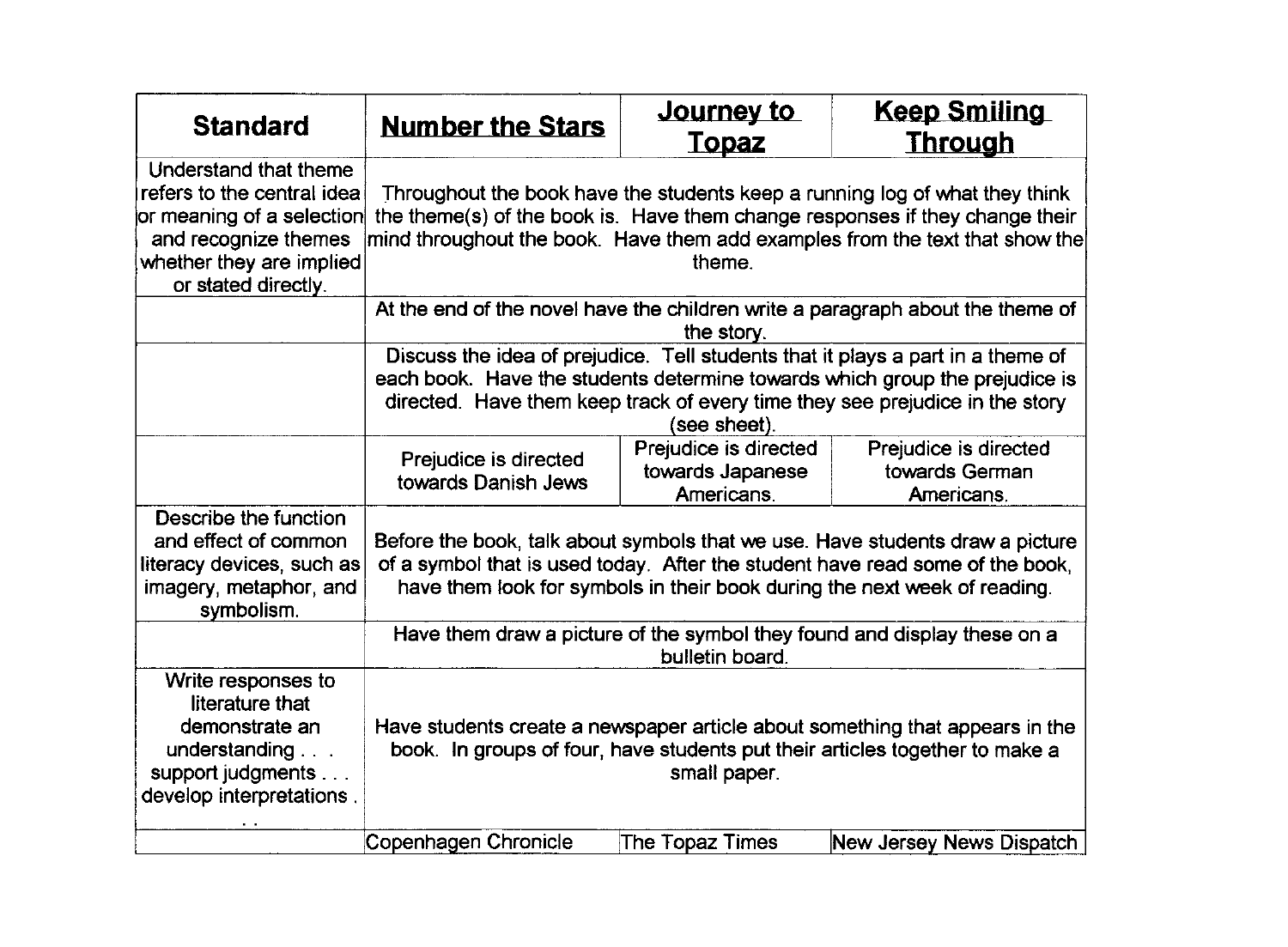| <b>Standard</b>                                                                     | <b>Number the Stars</b>                                                                                                                                                                                                             | <u>Journey to</u><br><b>Topaz</b>                                                                                                                                  | <b>Keep Smiling</b><br><u>Through</u>                                                                                                                               |  |  |  |  |
|-------------------------------------------------------------------------------------|-------------------------------------------------------------------------------------------------------------------------------------------------------------------------------------------------------------------------------------|--------------------------------------------------------------------------------------------------------------------------------------------------------------------|---------------------------------------------------------------------------------------------------------------------------------------------------------------------|--|--|--|--|
| Write persuasive letters<br>or compositions.                                        | Have students write a<br>persuasive letter from<br>Annemarie to the Nazis<br>trying to persuade them to<br>stop arresting the Jews.                                                                                                 | Have students write a<br>persuasive letter from<br>Yuki to the<br>concentration camp<br>trying to persuade<br>them to let her family<br>leave.                     | Have students write a<br>persuasive letter from Kay<br>to Amazing Grace trying to<br>persuade her that it is right<br>to tell the whole truth.                      |  |  |  |  |
| Deliver informative<br>presentations about an<br>important idea, issue, or<br>event |                                                                                                                                                                                                                                     | on it to the class.                                                                                                                                                | Have students in groups of three or four pick something 'historical' that is<br>mentioned in their book. They should research the event/person and present          |  |  |  |  |
|                                                                                     | possible topics: Nazi<br>occupation, Resistance,<br>Copenhagen, Denmark<br>during WWII, Star of David,<br>King Christian X, Danes<br>sank own Navy, G.F.<br>Duckwitz, Sweden during<br>WWII, handkerchief to<br>destroy dogs' smell | possible topics: Pearl<br>Harbor, Japanese<br>evacuation from West<br>Coast, Issei, Topaz<br>(the central Utah War<br>Relocation Center), all<br>Neisi combat team | possible topics: war bonds,<br>Hitler, 'loose lips sink ships,'<br>wolf pack/U-boats, air raid<br>drills in school, scrap drive,<br>ration stamps                   |  |  |  |  |
| Deliver oral responses to<br>literature                                             |                                                                                                                                                                                                                                     | use 'I' 'my' 'us' in their story telling.                                                                                                                          | Divide the class into two or three groups. Have them pick one of the characters<br>and retell the story up to that point as if they were that character. The should |  |  |  |  |
|                                                                                     | possible characters:<br>Annemarie, Ellen, Mama,<br>Papa, Kirsti                                                                                                                                                                     | possible characters:<br>Yuki, Ken, Mother,<br> Emi, Jim                                                                                                            | possible characters: Kay,<br>Amazing Grace, any of Kay<br>siblings, father.                                                                                         |  |  |  |  |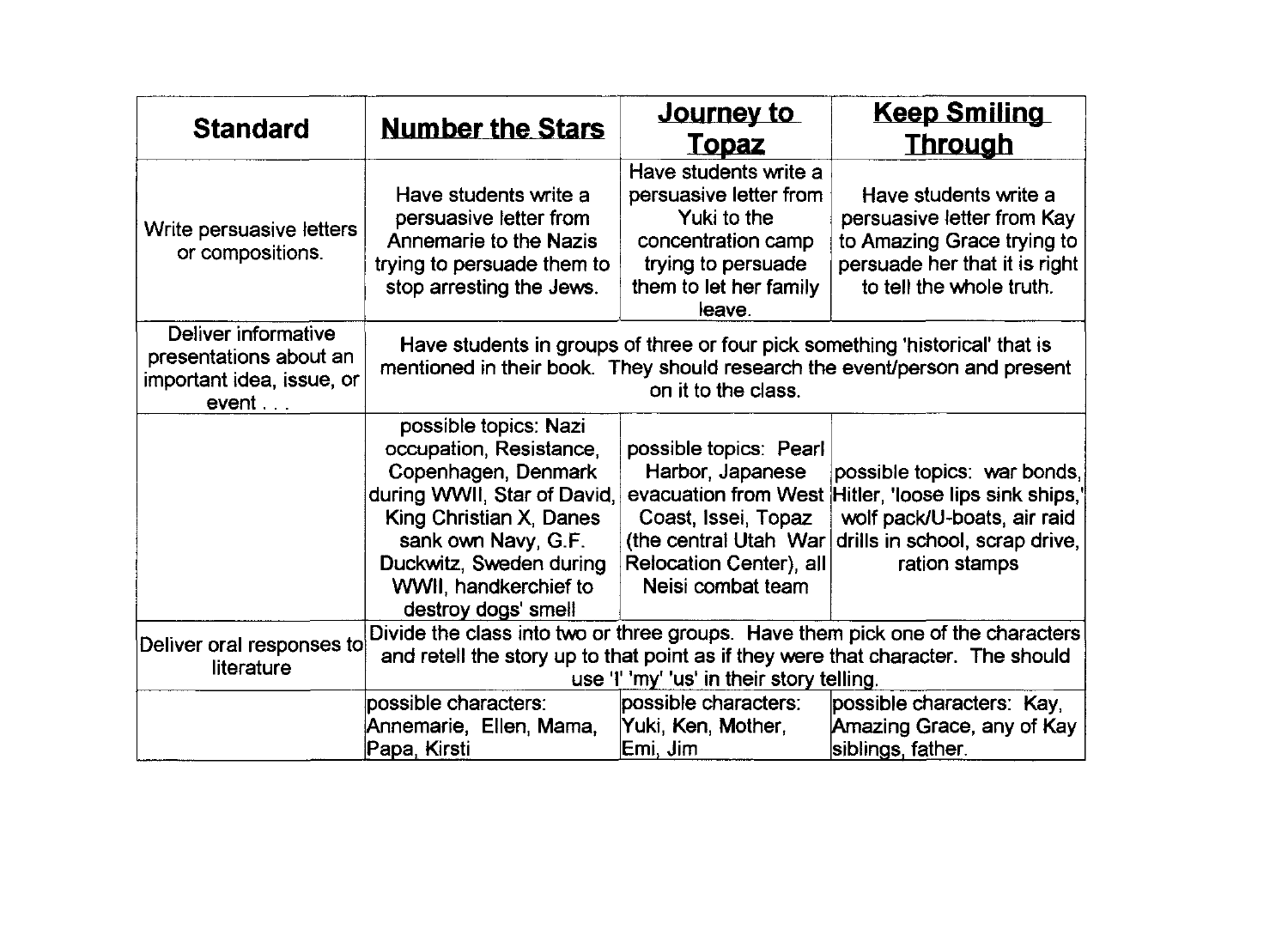| Draw inferences,<br>conclusions, or<br>generalizations about<br>text and support them<br>with textual evidence and<br>prior knowledge. | Have students pay attention to what life was like during the time of this novel.<br>Using a Venn Diagram, have them compare life during WWII to life now. Have<br>them use references from the novel. (see sheet) |
|----------------------------------------------------------------------------------------------------------------------------------------|-------------------------------------------------------------------------------------------------------------------------------------------------------------------------------------------------------------------|
|                                                                                                                                        | You could have them write a paragraph or essay about the differences using the<br>diagram.                                                                                                                        |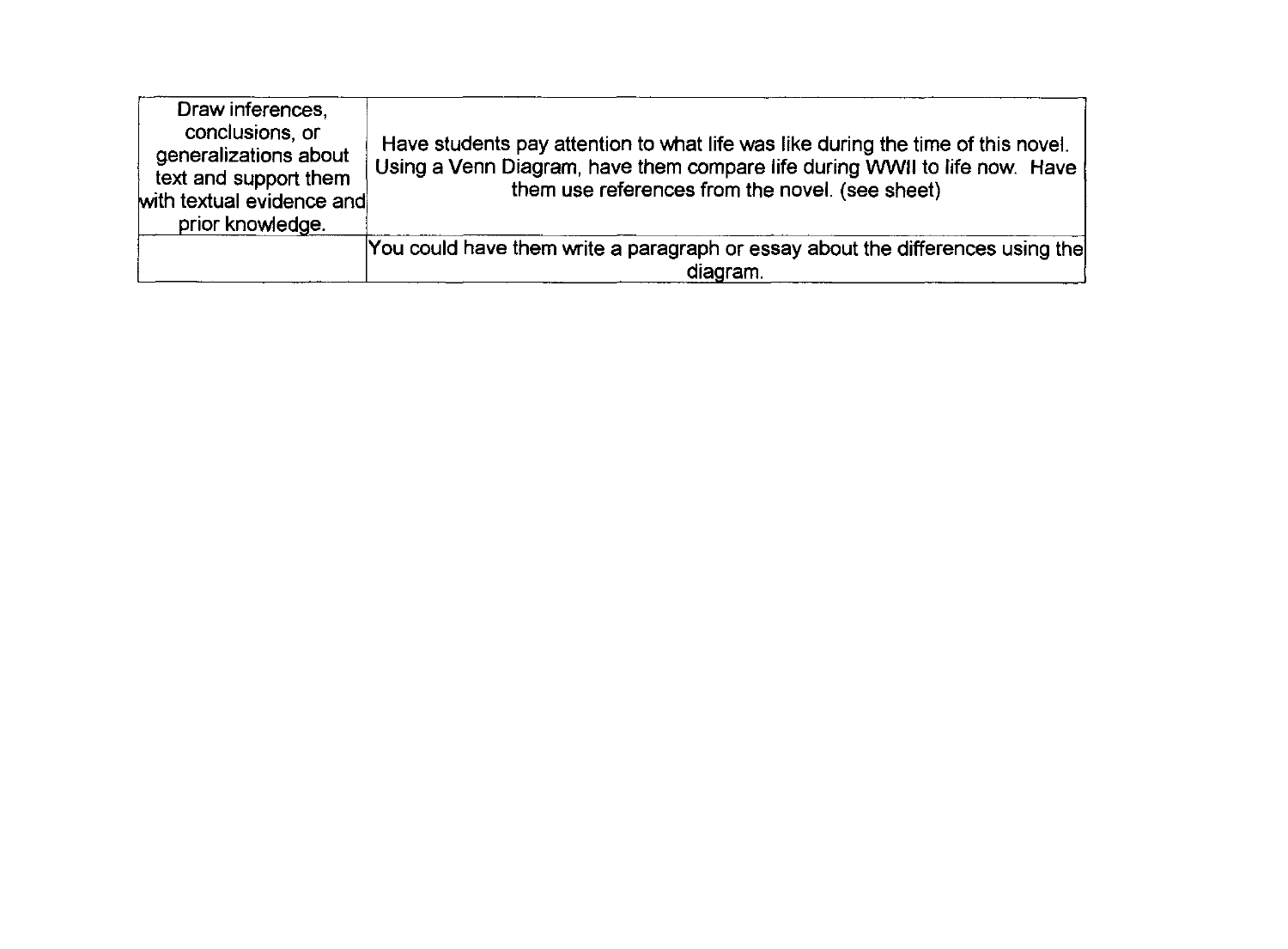| Name          | <u> 1980 - Jan Barbara Barbara, maso a</u> |                    |
|---------------|--------------------------------------------|--------------------|
| <b>Events</b> | <b>Character 1</b>                         | <b>Character 2</b> |
|               |                                            |                    |
|               |                                            |                    |
|               |                                            |                    |
|               |                                            |                    |
|               |                                            |                    |
|               |                                            |                    |
|               |                                            |                    |
|               |                                            |                    |
|               |                                            |                    |
|               |                                            |                    |
|               |                                            |                    |
|               |                                            |                    |
|               |                                            |                    |
|               |                                            |                    |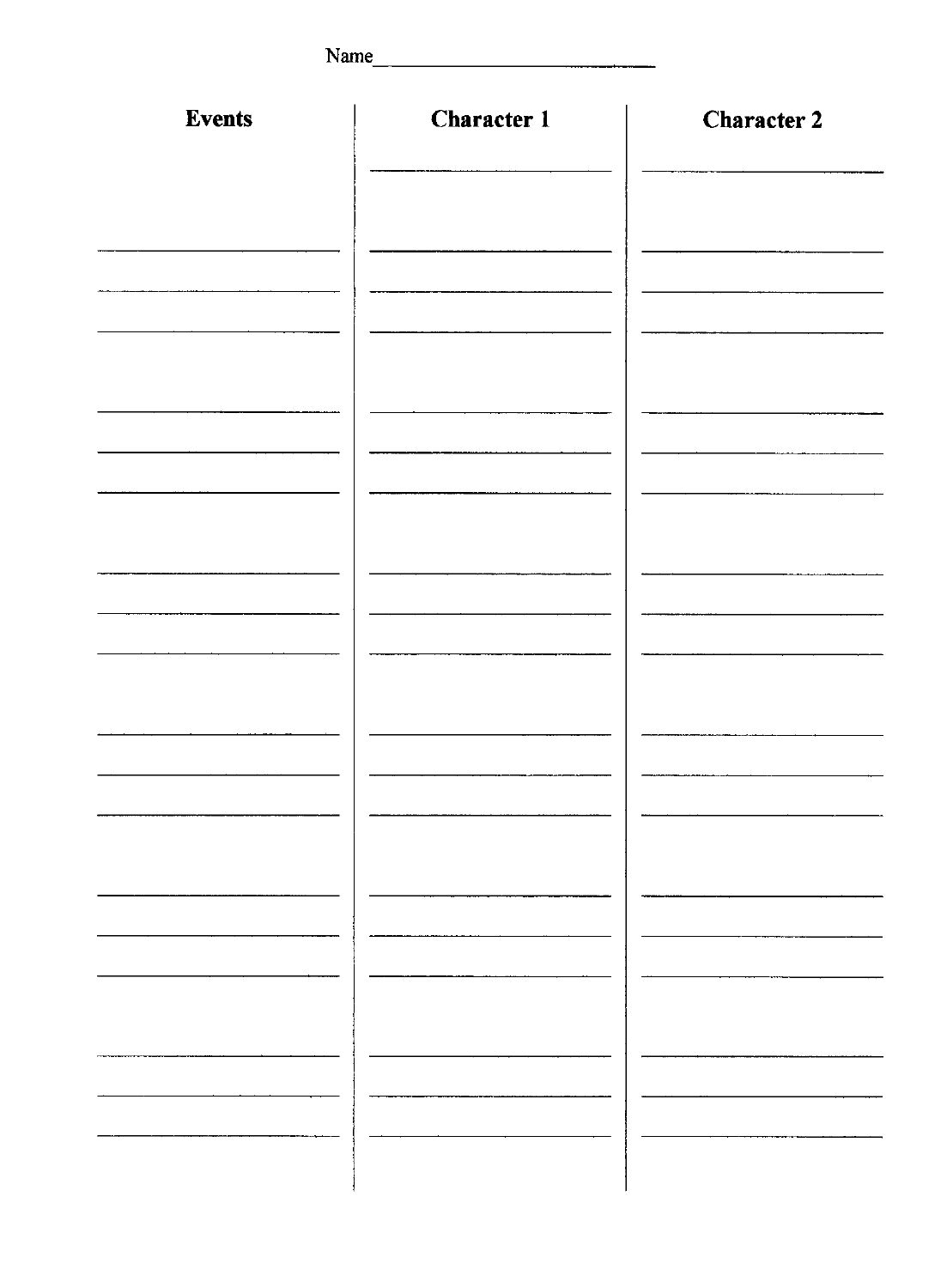| Name                                                                                                                                                                                                                                 |  |
|--------------------------------------------------------------------------------------------------------------------------------------------------------------------------------------------------------------------------------------|--|
| Novel                                                                                                                                                                                                                                |  |
| Prejudice against expression of the contract of the contract of the contract of the contract of the contract of the contract of the contract of the contract of the contract of the contract of the contract of the contract o       |  |
| Prejudice by <u>Electrician and the set of the set of the set of the set of the set of the set of the set of the set of the set of the set of the set of the set of the set of the set of the set of the set of the set of the s</u> |  |
|                                                                                                                                                                                                                                      |  |
| Evidence from the novel:                                                                                                                                                                                                             |  |
| $p$ <sub>---</sub>                                                                                                                                                                                                                   |  |
|                                                                                                                                                                                                                                      |  |
| $p$ <sub>---</sub>                                                                                                                                                                                                                   |  |
|                                                                                                                                                                                                                                      |  |
|                                                                                                                                                                                                                                      |  |
| $p$ <sub>---</sub>                                                                                                                                                                                                                   |  |
|                                                                                                                                                                                                                                      |  |
| $p$ <sub>---</sub>                                                                                                                                                                                                                   |  |
|                                                                                                                                                                                                                                      |  |
|                                                                                                                                                                                                                                      |  |
|                                                                                                                                                                                                                                      |  |
|                                                                                                                                                                                                                                      |  |
| $p$ <sub>---</sub>                                                                                                                                                                                                                   |  |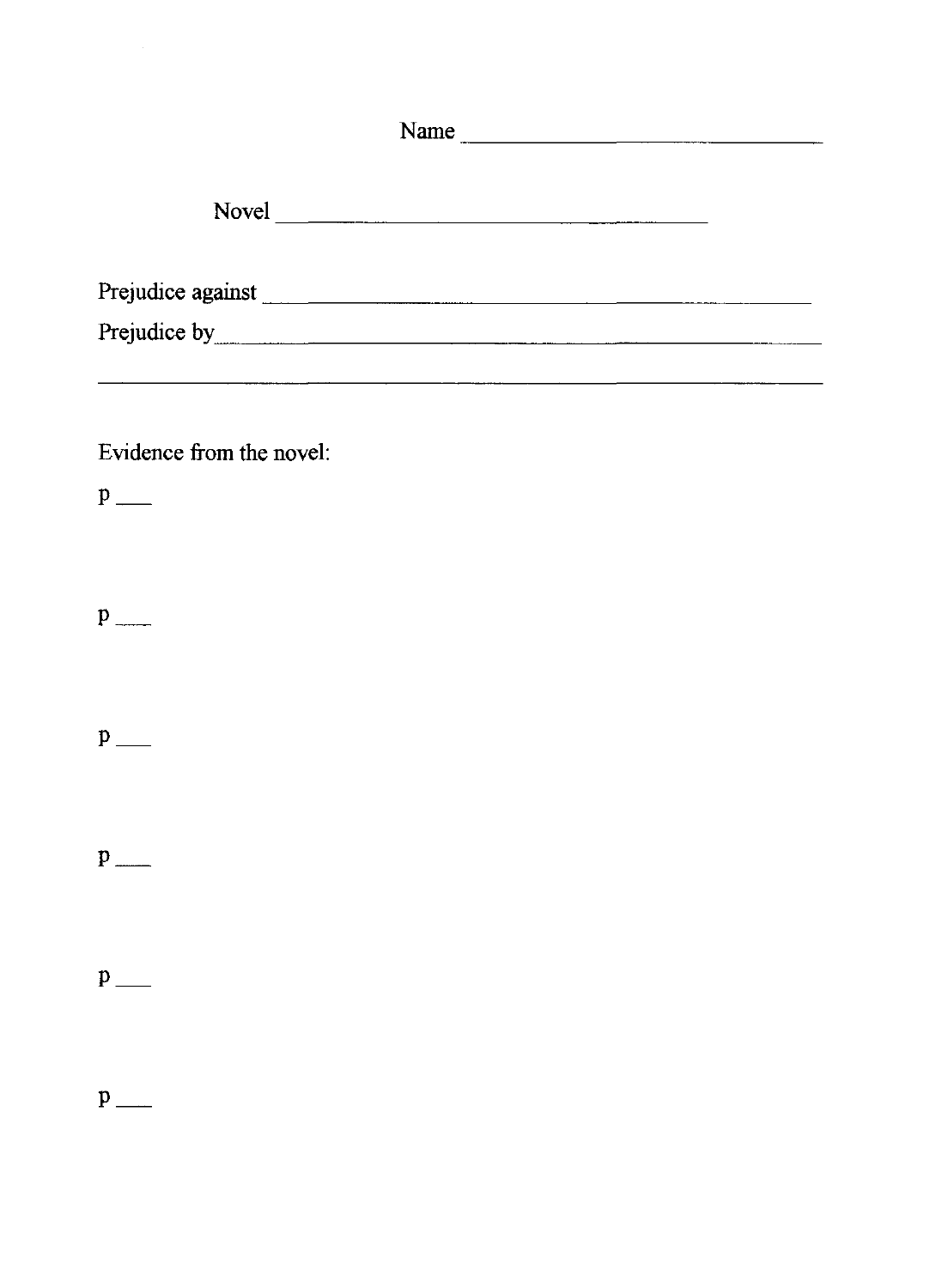How **it** effects the characters:

| character | effect |
|-----------|--------|
|           |        |
|           |        |
|           |        |
|           |        |
|           |        |
|           |        |
|           |        |
|           |        |
|           |        |
|           |        |
|           |        |
|           |        |
|           |        |
|           |        |
|           |        |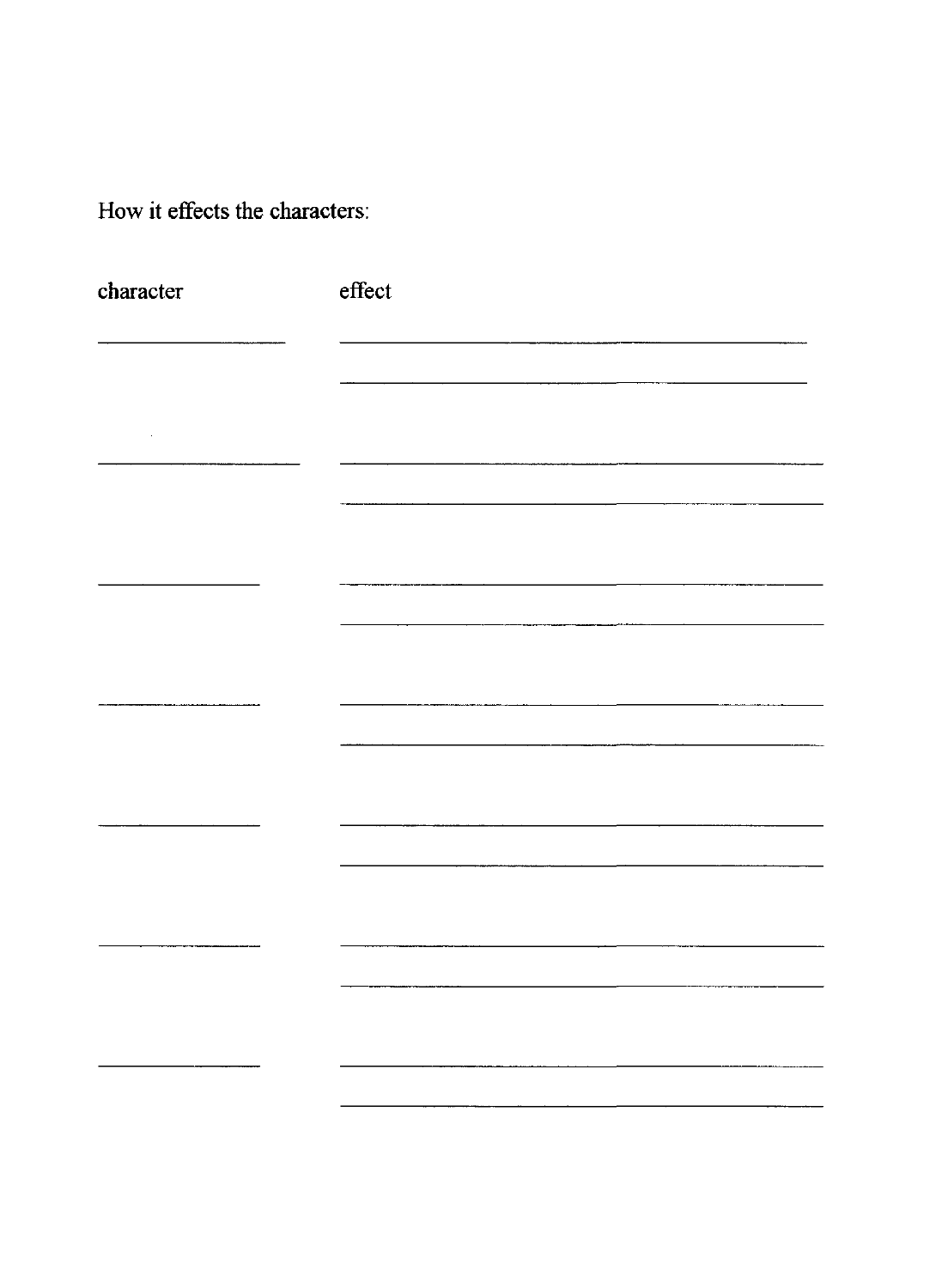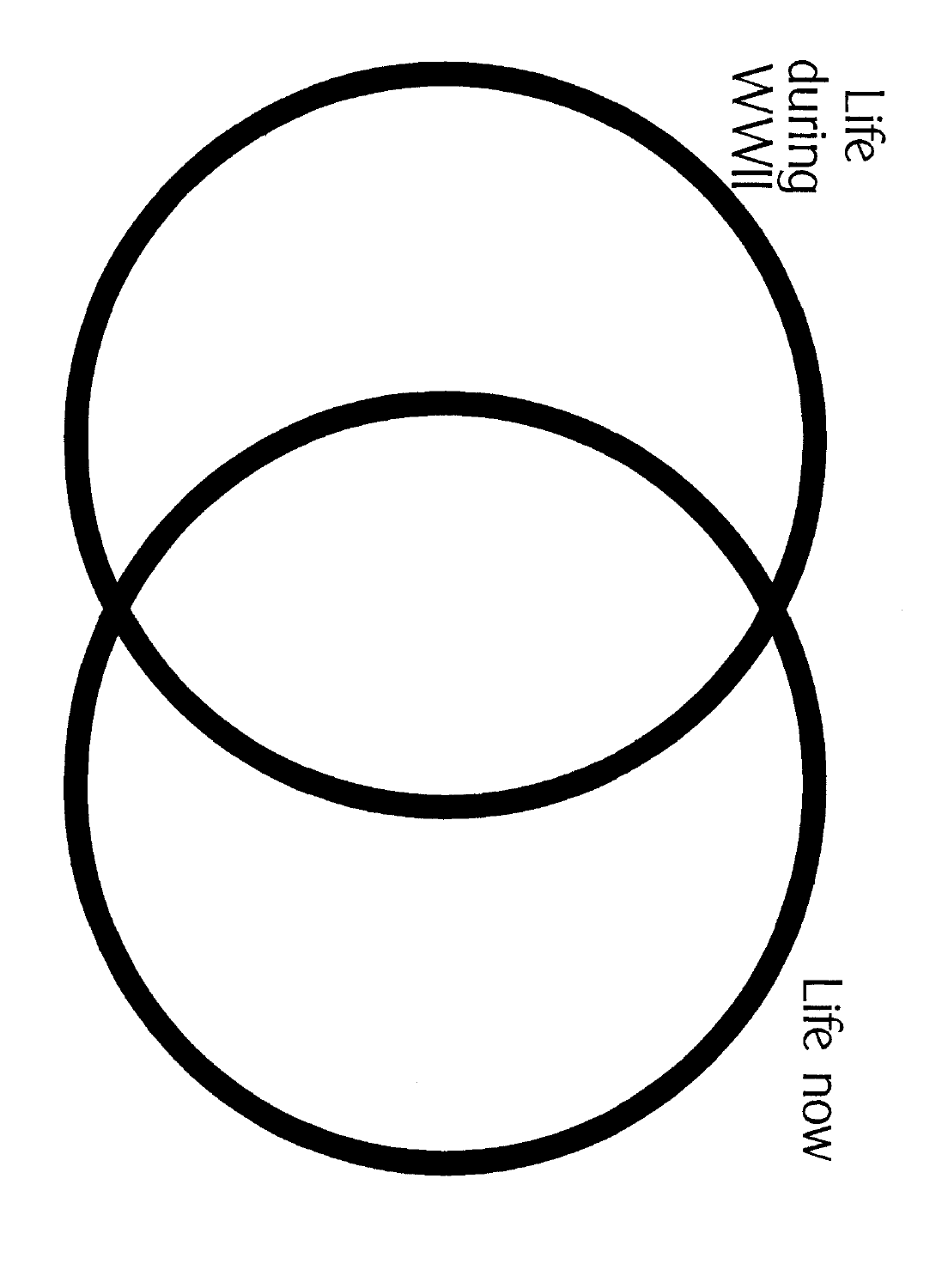#### *Avi Unit*

#### **Books I chose:**

*Poppy*  **The True Confessions of Charlotte Doyle** *Something Upstairs Who Stole the Wizard ofOz?* 

#### **Why I chose these books:**

I chose a study on Avi because he is a popular writer and writes a variety of books. He writes novels at different reading levels and he also writes different types of fiction. I chose *Poppy* and *The True Confessions of Charlotte Doyle* because they are on Indiana's list of recommended reading. I chose *Something Upstairs* because it is an A vi novel that is at an appropriate reading level and because it will provide some interesting comparisons and contrasts with the other A vi novels the children will read.

#### **How I would group the class:**

For this unit, I would group the students based on their reading level. The lowest reading level group would read *Poppy.* The middle group would read *Something Upstairs* and the highest group would read *The True Confessions of Charlotte Doyle.* In addition to the groups they are in with students who are reading the same novel, they would have another group that I create made up of students who are reading the other. They would share some of their activities in these groups so that all students can learn from each book.

#### **How I would use** *Who Stole the Wizard of Oz?:*

I would read *Who Stole the Wizard of Oz?* to the class. I would choose to read an A vi novel to the class because I feel that it would be useful for the class to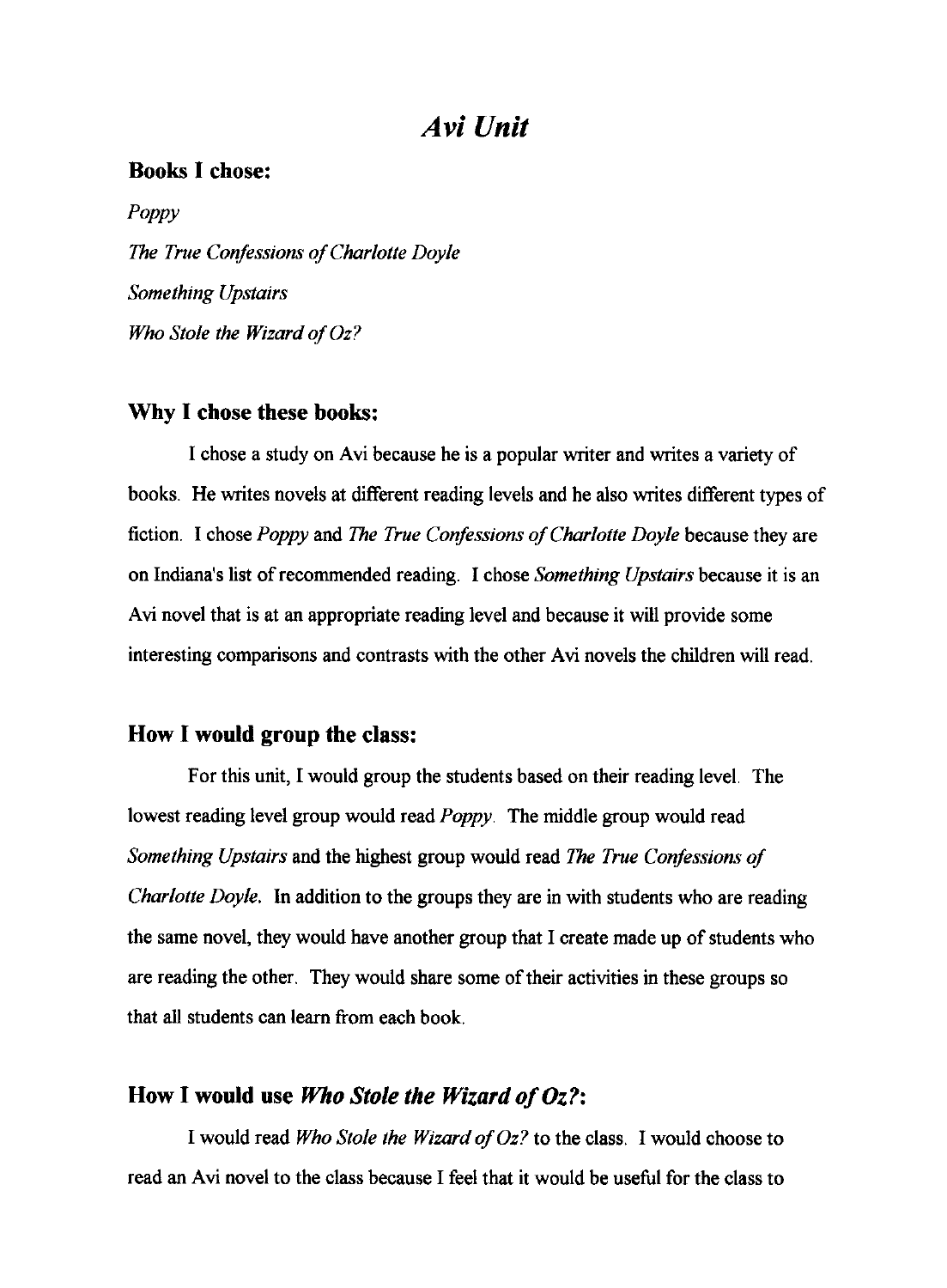become familiar with another Avi novel. This is a shorter novel than the rest so it would be easier to find the time to read it aloud in class. I also chose this novel because the story plot is simpler than the other stories. It would be too easy for the class to read, but would be perfect to show example of new activities. We could do the activity with this straightforward story first when they are learning the procedure before they practice it with their novel.

#### **How the group would work:**

Students would meet two times a week in their literature response groups that are reading the same book to discuss the reading and to present some of their response activities to the group. On the other two days student would meet in their literature response groups that are made up of students reading all of the novels to present some of their response activities and share what is happening in their book. Reading would occur some in class on days when they meet in their same book groups and also outside of class as homework. The unit will take between four and six weeks to complete.

#### **How I would monitor the students' progress:**

Throughout the unit, I would monitor different components of each student's learning. I would monitor their understanding of the book. I would do this with my observations of the literature groups and through evaluating students' comprehension activities. Their ability to respond to literature is the second thing I would be monitoring. This would be done by evaluating their response activities. Rubrics would be made to make the subjectivity of grading these activities more objective. Some of the students' writing would be collected and kept in their portfolios. Finally, students would be monitored on their progress with the specific skills the activities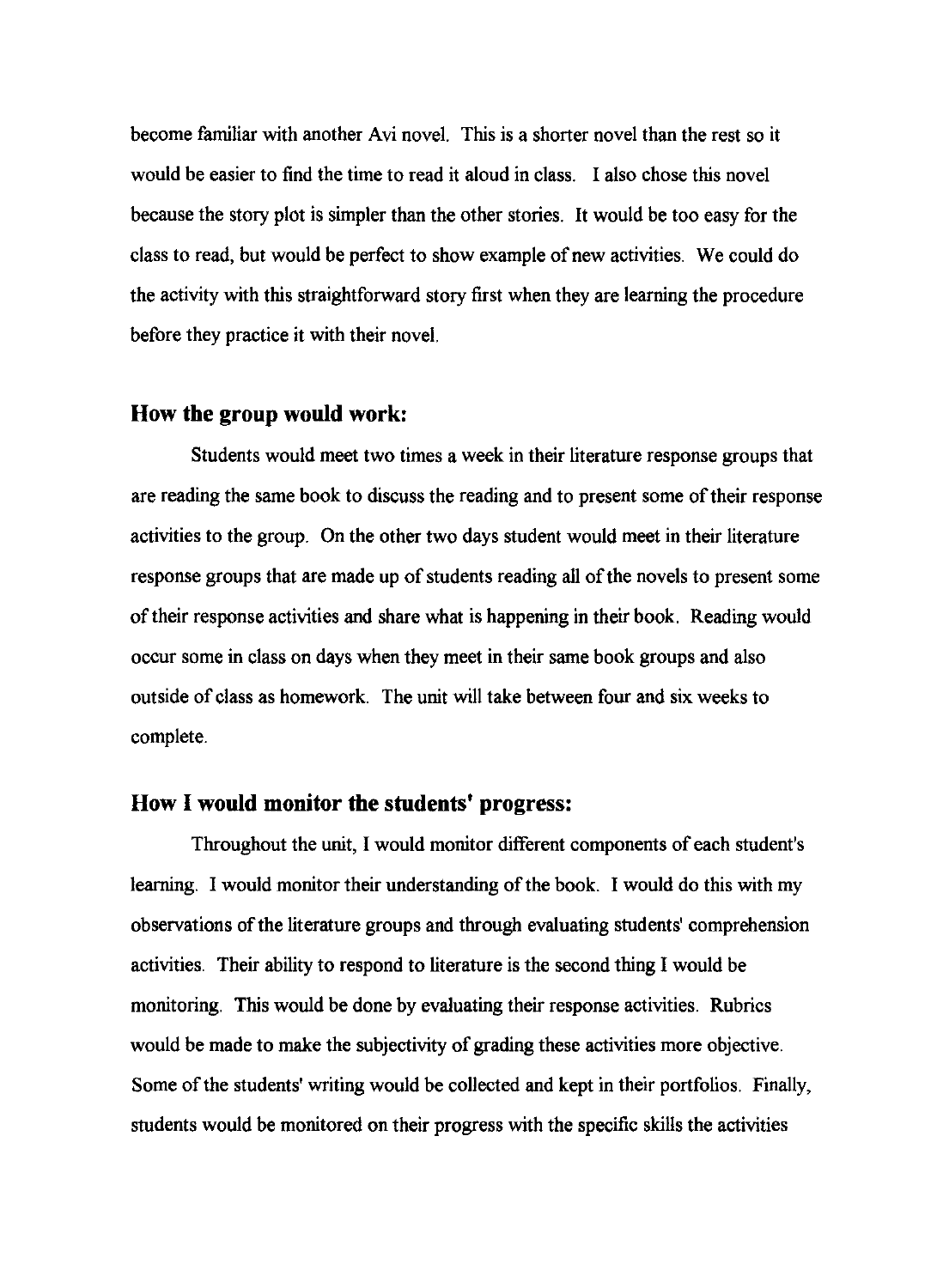address, such as understanding theme or writing persuasively. Students would be continually monitored and the unit would be altered to fit the needs of the children.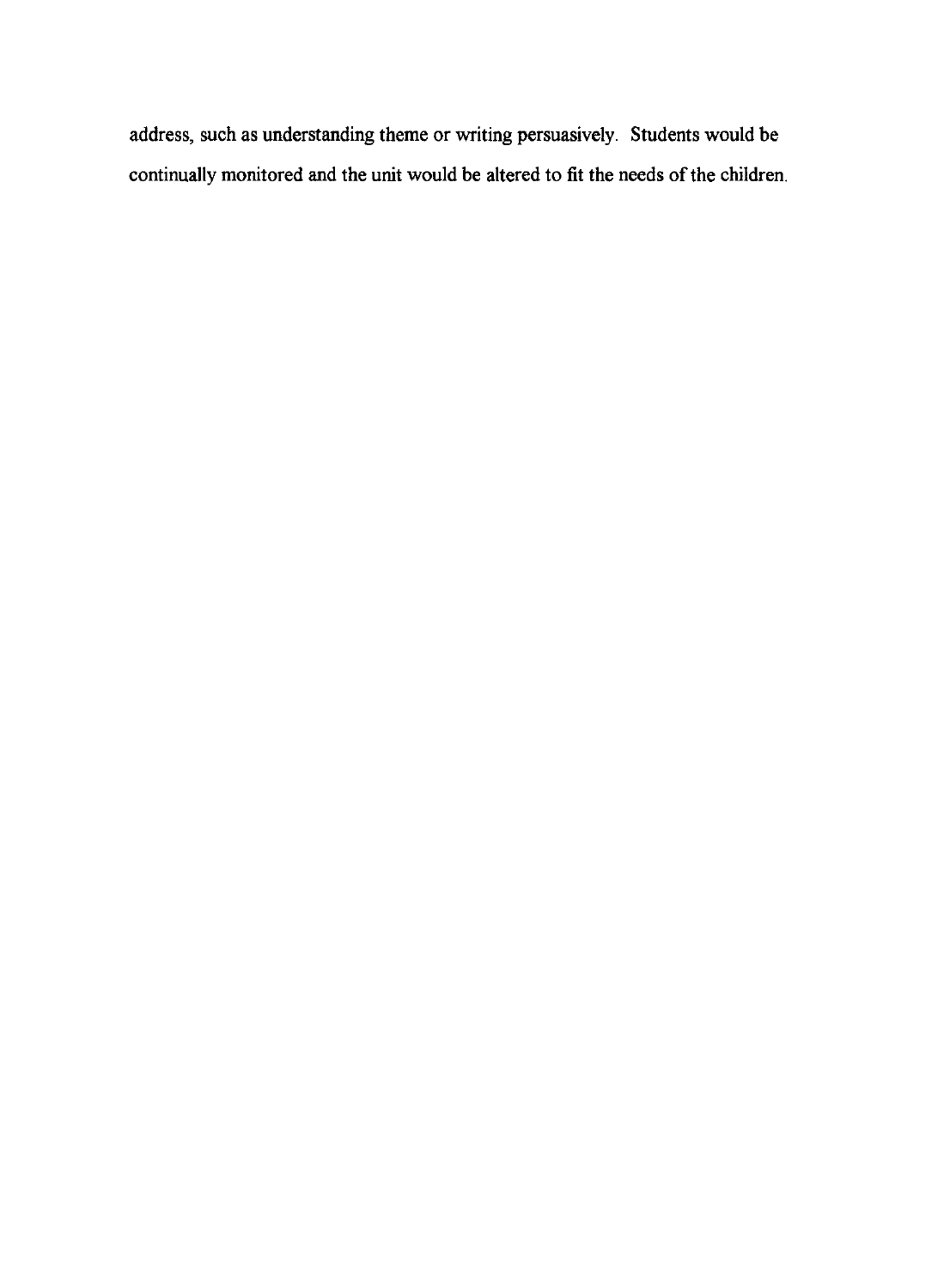| <b>Standard</b>                                                                                                                                                   | <b>Poppy</b>                                                                                                                                                                                                                                                              | <b>Something</b><br><b>Upstairs</b>                                                                                                                                                                                                                | <b>The True</b><br><b>Confessions of</b><br><b>Charlotte Doyle</b>                              |  |  |  |  |  |  |  |
|-------------------------------------------------------------------------------------------------------------------------------------------------------------------|---------------------------------------------------------------------------------------------------------------------------------------------------------------------------------------------------------------------------------------------------------------------------|----------------------------------------------------------------------------------------------------------------------------------------------------------------------------------------------------------------------------------------------------|-------------------------------------------------------------------------------------------------|--|--|--|--|--|--|--|
| conflict of the plot and<br>explain how it is resolved                                                                                                            | Identify the main problem or Have students create a story chain for their novel. Have them use different colors<br>for the different parts of the story. For example, the conflict will be written on a red<br>chain and the resolution will be written on a green chain. |                                                                                                                                                                                                                                                    |                                                                                                 |  |  |  |  |  |  |  |
| Contrast the actions, motives<br>and appearances of<br>characters in a work of<br>fiction and discuss the<br>importance of the contrasts<br>to the plot or theme. | Studente create a Venn Diagram to compare and contrast two characters. After<br>this, they can write a paragraph about the similarities and/or differences and how<br>this effects the novel.                                                                             |                                                                                                                                                                                                                                                    |                                                                                                 |  |  |  |  |  |  |  |
|                                                                                                                                                                   | possible characters:<br>Poppy, Mr. Ocax,<br>Lungwort, Ereth                                                                                                                                                                                                               | possible characters:<br>Kenny, Caleb, Mother,<br>Willinghast                                                                                                                                                                                       | possible characters:<br>Charlotte, Captain<br>Jaggery, Mr. Keetch,<br>Zachariah, Mr. Hollybrass |  |  |  |  |  |  |  |
|                                                                                                                                                                   | Throughout the novel have students pay attention to how the main character<br>changes. Have them record their observation on the provided sheet. At the end<br>have them write about the main differences and how this effects the novel. (see<br>sheet)                  |                                                                                                                                                                                                                                                    |                                                                                                 |  |  |  |  |  |  |  |
| Understand that theme<br>refers to the central idea or<br>meaning of a selection and<br>recognize themes whether<br>they are implied or stated<br>directly.       |                                                                                                                                                                                                                                                                           | Throughout the book have the students keep a running log of what they think the<br>theme(s) of the book is. Have them change responses if they change their mind<br>throughout the book. Have them add examples from the text that show the theme. |                                                                                                 |  |  |  |  |  |  |  |
|                                                                                                                                                                   |                                                                                                                                                                                                                                                                           | story.                                                                                                                                                                                                                                             | At the end of the novel have the children write a paragraph about the theme of the              |  |  |  |  |  |  |  |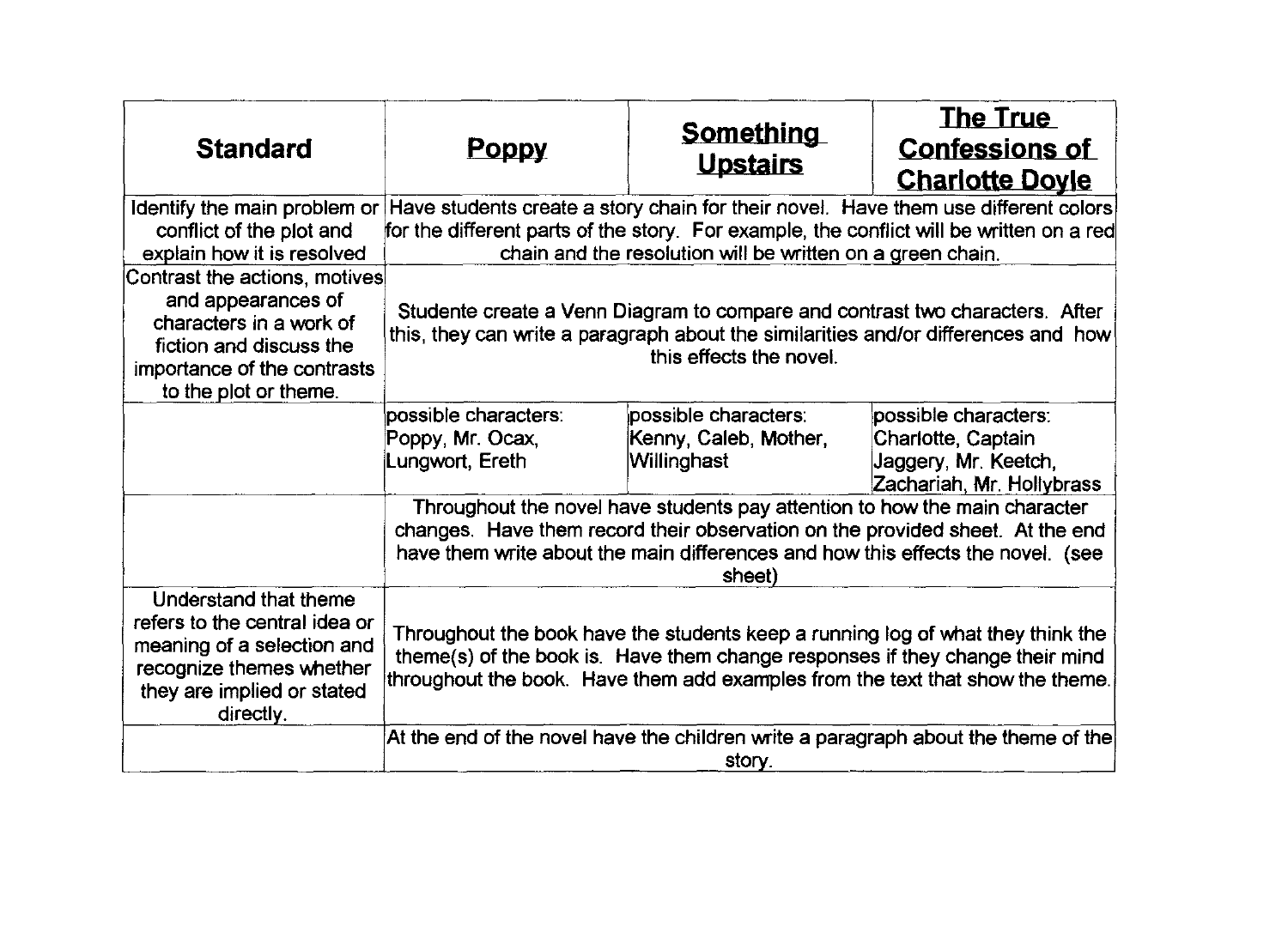| <b>Standard</b>                                                                                                        | <b>Poppy</b>                                                                                                                                                                                                                                          | <b>Something</b><br><b>Upstairs</b>                                                                                                                                                                                                 | <b>The True</b><br><b>Confessions of</b><br><b>Charlotte Doyle</b> |  |  |  |  |  |  |  |
|------------------------------------------------------------------------------------------------------------------------|-------------------------------------------------------------------------------------------------------------------------------------------------------------------------------------------------------------------------------------------------------|-------------------------------------------------------------------------------------------------------------------------------------------------------------------------------------------------------------------------------------|--------------------------------------------------------------------|--|--|--|--|--|--|--|
| Describe the function and<br>effect of common literacy<br>devices, such as imagery,<br>metaphor, and symbolism.        | Before the book, talk about metaphors that we use. Have students give an<br>example of a metaphor that is used today. After the student have read some of<br>the book, have them look for metaphors in their book during the next week of<br>reading. |                                                                                                                                                                                                                                     |                                                                    |  |  |  |  |  |  |  |
|                                                                                                                        | Have them draw a picture of the metaphor they found and display these on a<br>bulletin board.                                                                                                                                                         |                                                                                                                                                                                                                                     |                                                                    |  |  |  |  |  |  |  |
| Write responses to literature<br>that demonstrate an<br>understanding support<br>judgements develop<br>interpretations | Have students write four diary entries throughout the book from one of the<br>character's perspectives. Have the students use 'I', 'my' and 'we.'                                                                                                     |                                                                                                                                                                                                                                     |                                                                    |  |  |  |  |  |  |  |
|                                                                                                                        |                                                                                                                                                                                                                                                       | Encourage students to write about what the character is thinking and feeling<br>instead of what the character is doing. (see sheet)                                                                                                 |                                                                    |  |  |  |  |  |  |  |
| Write persuasive letters or<br>compositions.                                                                           |                                                                                                                                                                                                                                                       | Have student write a persuasive composition trying to convince someone to read<br>the novel they are reading.                                                                                                                       |                                                                    |  |  |  |  |  |  |  |
| Deliver informative<br>presentations about an<br>important idea, issue, or<br>event                                    |                                                                                                                                                                                                                                                       | Have students in groups of three or four pick some aspect of Avi, his life or his<br>work and research this about him and then present on it to the class.                                                                          |                                                                    |  |  |  |  |  |  |  |
| Deliver oral responses to<br>literature.                                                                               |                                                                                                                                                                                                                                                       | In groups of two or three, have students interview a character or two from the<br>novel. Students should answer the interview questions the way the character<br>would. Have the class write the script, practice and videotape it. |                                                                    |  |  |  |  |  |  |  |
|                                                                                                                        | possible characters:<br>possible characters:<br>possible characters:<br>Poppy, Mr. Ocax,<br>Kenny, Caleb, Mother,<br>Charlotte, Captain<br>Jaggery, Mr. Keetch,<br>Lungwort, Ereth<br>Willinghast<br>Zachariah, Mr. Hollybrass                        |                                                                                                                                                                                                                                     |                                                                    |  |  |  |  |  |  |  |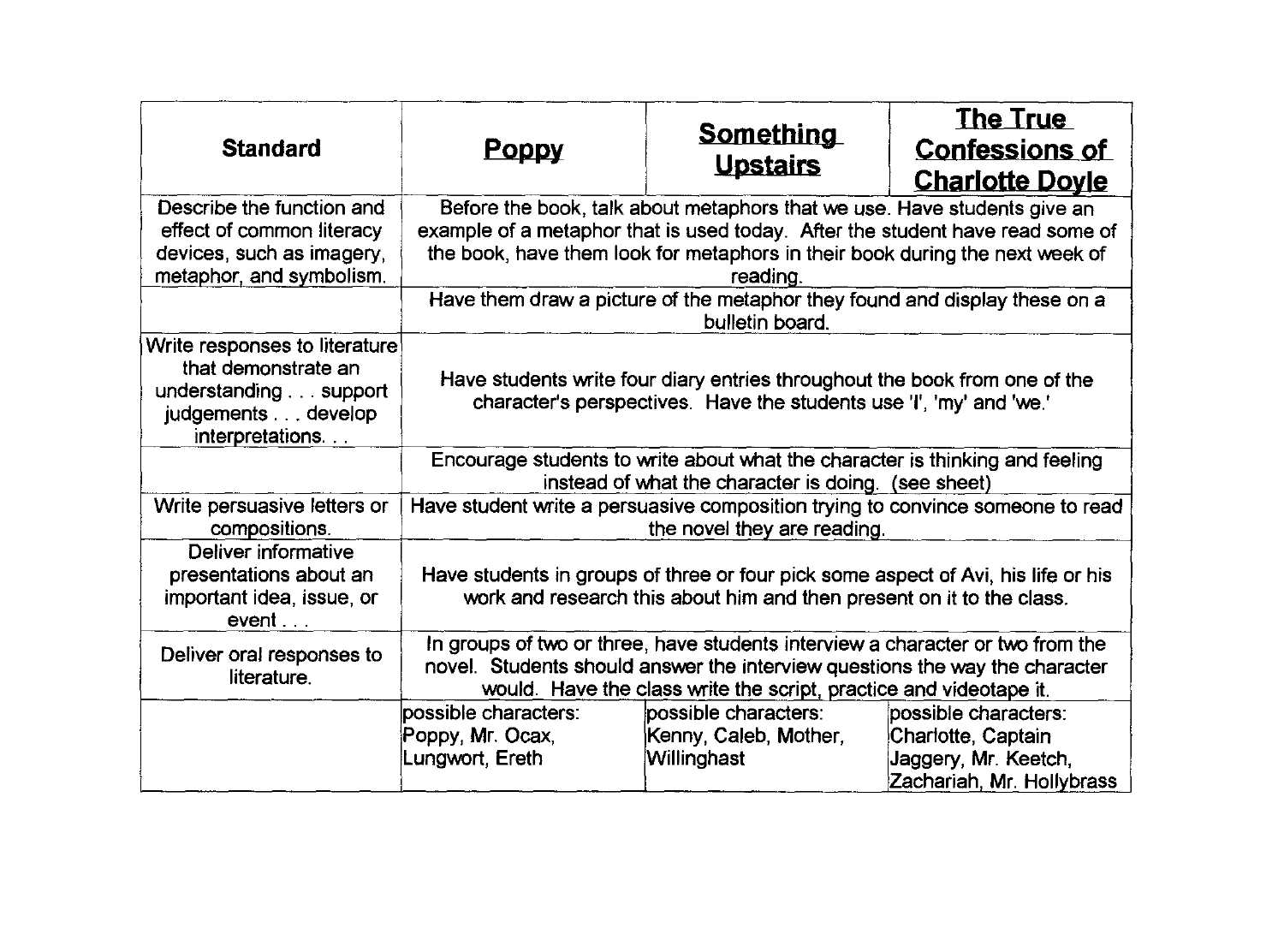| Draw inferences,<br>conclusions, or<br>generalizations about text<br>and support them with<br>textual evidence and prior<br>knowledge. | Have students compare the novel they are reading to the one we are reading as a<br>class. Have them brainstorm by creating a Venn Diagram. Students will then<br>write an essay about the comparison they made. (see sheet) |
|----------------------------------------------------------------------------------------------------------------------------------------|-----------------------------------------------------------------------------------------------------------------------------------------------------------------------------------------------------------------------------|
|----------------------------------------------------------------------------------------------------------------------------------------|-----------------------------------------------------------------------------------------------------------------------------------------------------------------------------------------------------------------------------|

 $\label{eq:2.1} \frac{1}{\sqrt{2}}\left(\frac{1}{\sqrt{2}}\right)^{2} \left(\frac{1}{\sqrt{2}}\right)^{2} \left(\frac{1}{\sqrt{2}}\right)^{2} \left(\frac{1}{\sqrt{2}}\right)^{2} \left(\frac{1}{\sqrt{2}}\right)^{2} \left(\frac{1}{\sqrt{2}}\right)^{2} \left(\frac{1}{\sqrt{2}}\right)^{2} \left(\frac{1}{\sqrt{2}}\right)^{2} \left(\frac{1}{\sqrt{2}}\right)^{2} \left(\frac{1}{\sqrt{2}}\right)^{2} \left(\frac{1}{\sqrt{2}}\right)^{2} \left(\$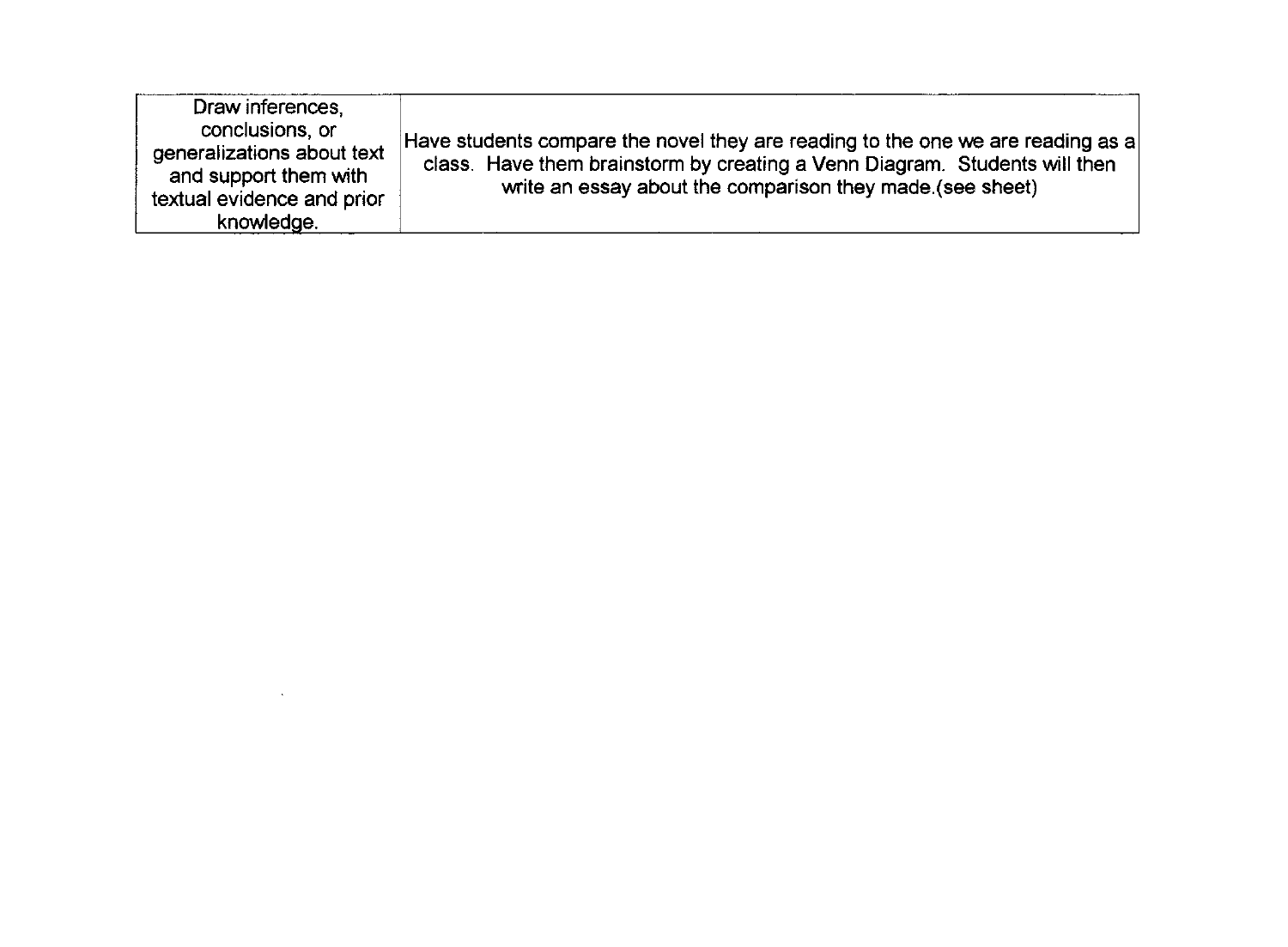Name

## Charlotte

Beginning of story

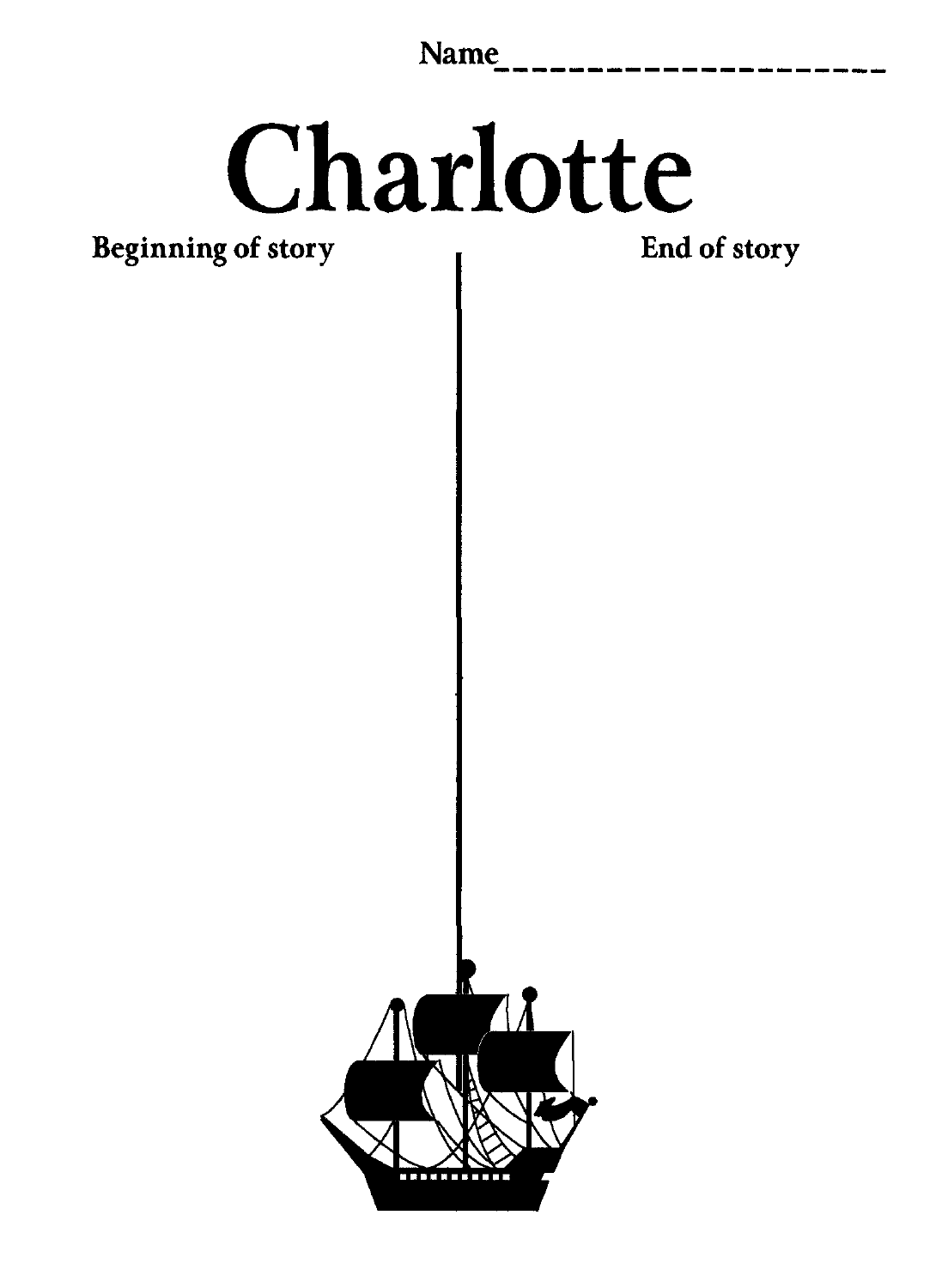| <b>Name</b> |  |  |  |  |  |  |  |  |  |  |  |
|-------------|--|--|--|--|--|--|--|--|--|--|--|
|             |  |  |  |  |  |  |  |  |  |  |  |
|             |  |  |  |  |  |  |  |  |  |  |  |
|             |  |  |  |  |  |  |  |  |  |  |  |

# Beginning of story Beginning of story

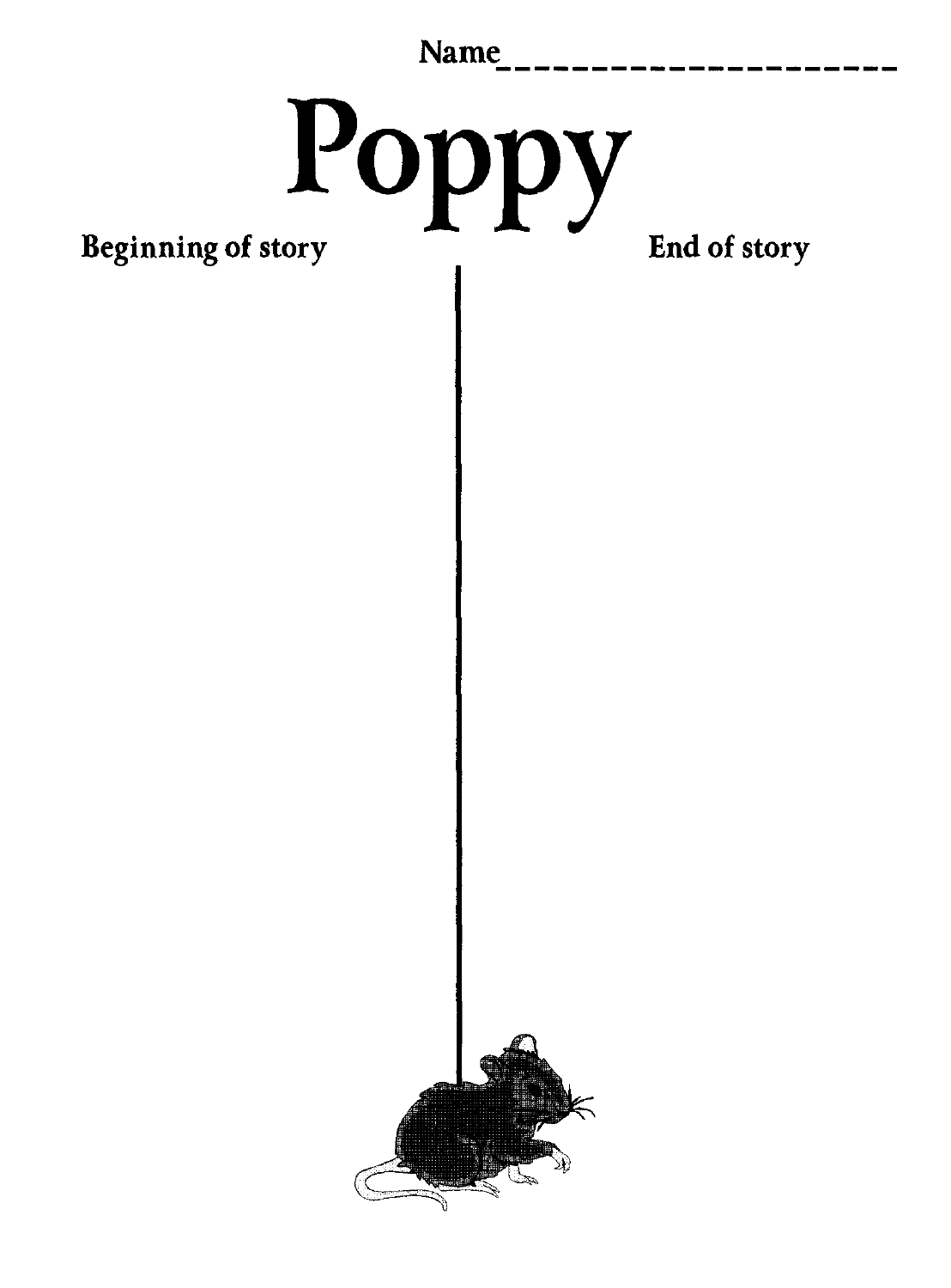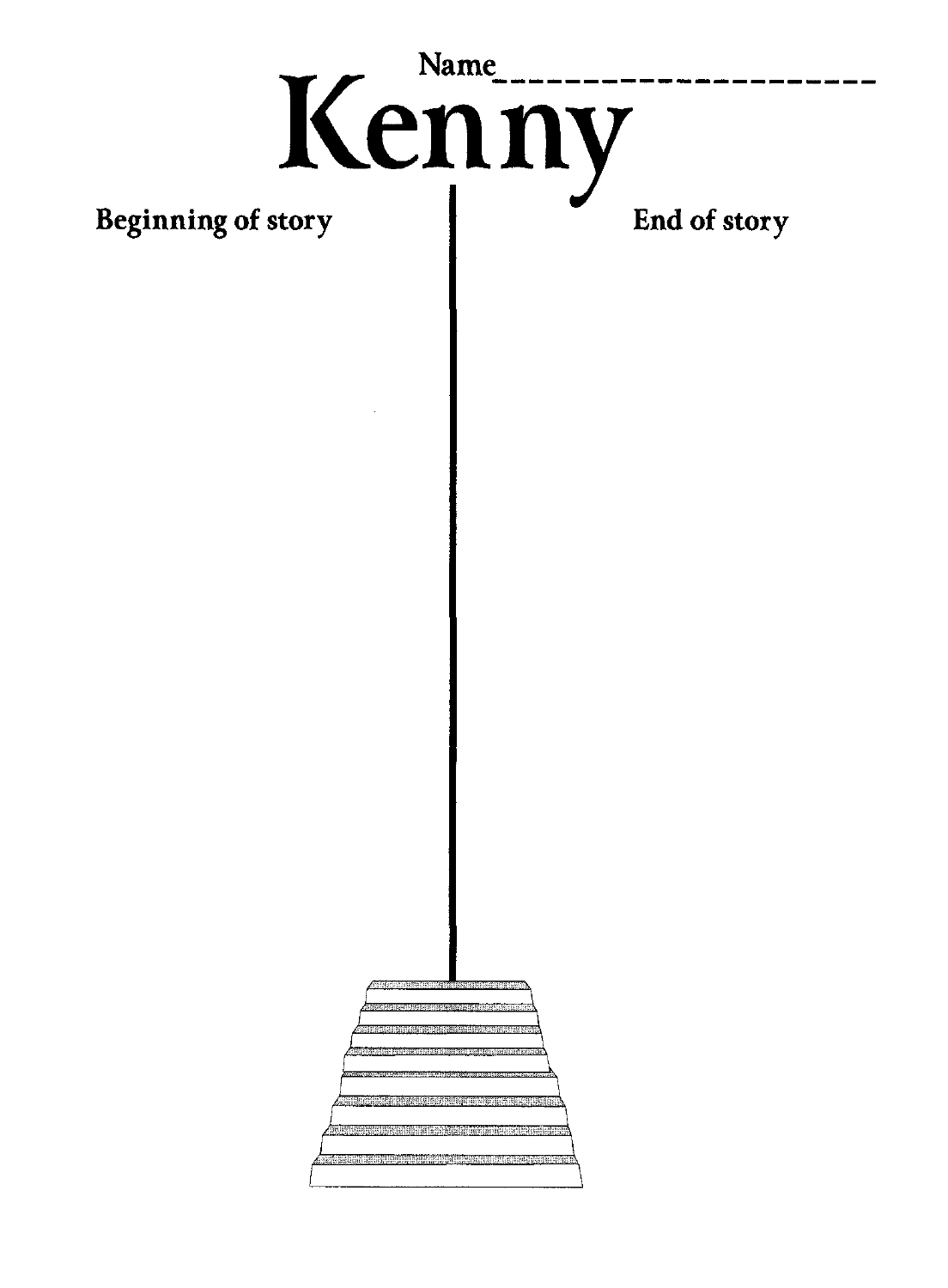|             | Name         |  |  |
|-------------|--------------|--|--|
|             | The Diary of |  |  |
| Dear Diary, |              |  |  |
|             |              |  |  |
|             |              |  |  |
|             |              |  |  |
|             |              |  |  |
|             |              |  |  |
|             |              |  |  |
|             |              |  |  |
|             |              |  |  |
|             |              |  |  |
|             |              |  |  |
|             |              |  |  |
|             |              |  |  |
|             |              |  |  |
|             |              |  |  |
|             |              |  |  |
|             |              |  |  |
|             |              |  |  |
|             |              |  |  |

 $\label{eq:2} \frac{1}{\sqrt{2}}\left(\frac{1}{\sqrt{2}}\right)^{2} \left(\frac{1}{\sqrt{2}}\right)^{2}$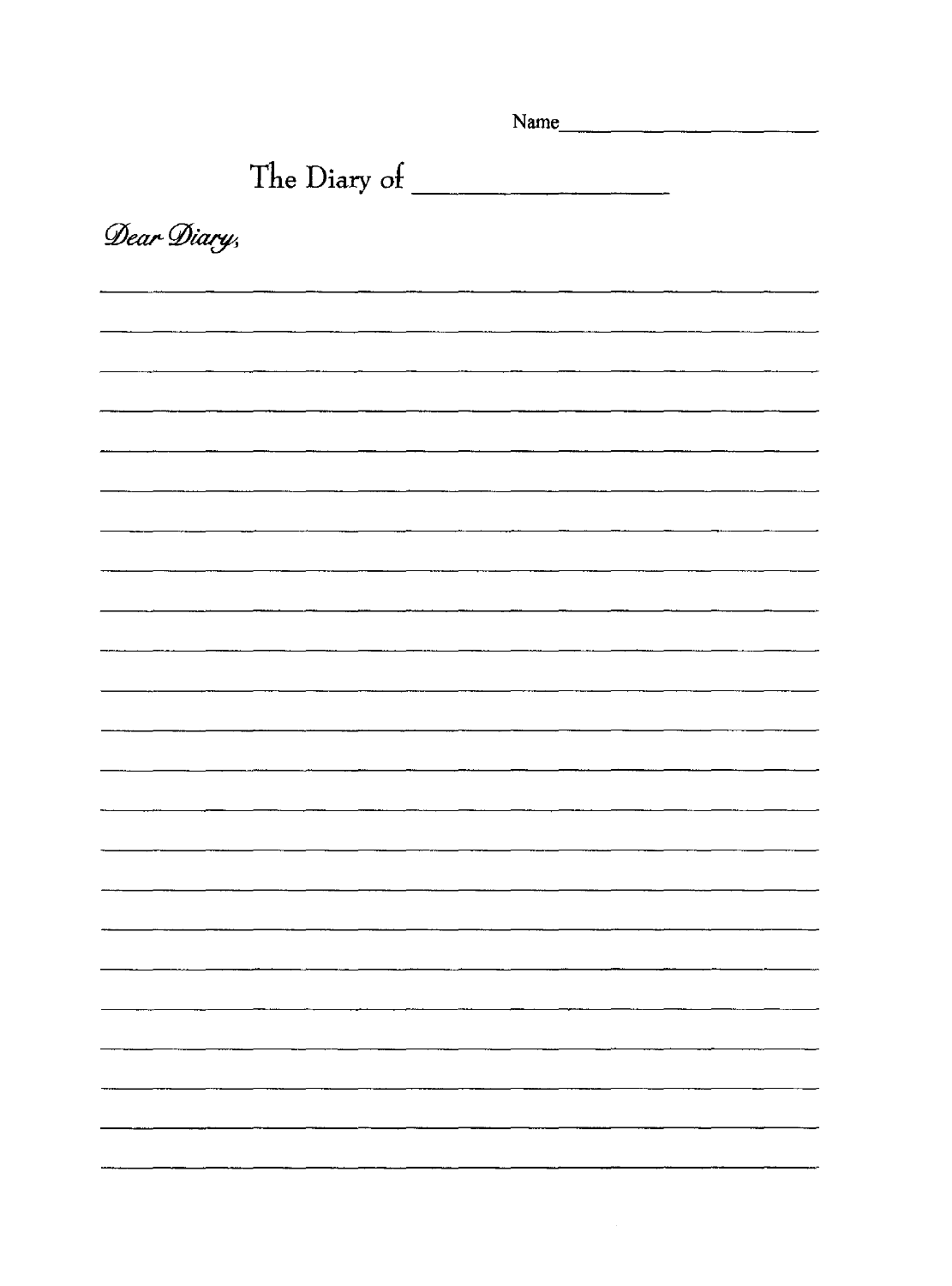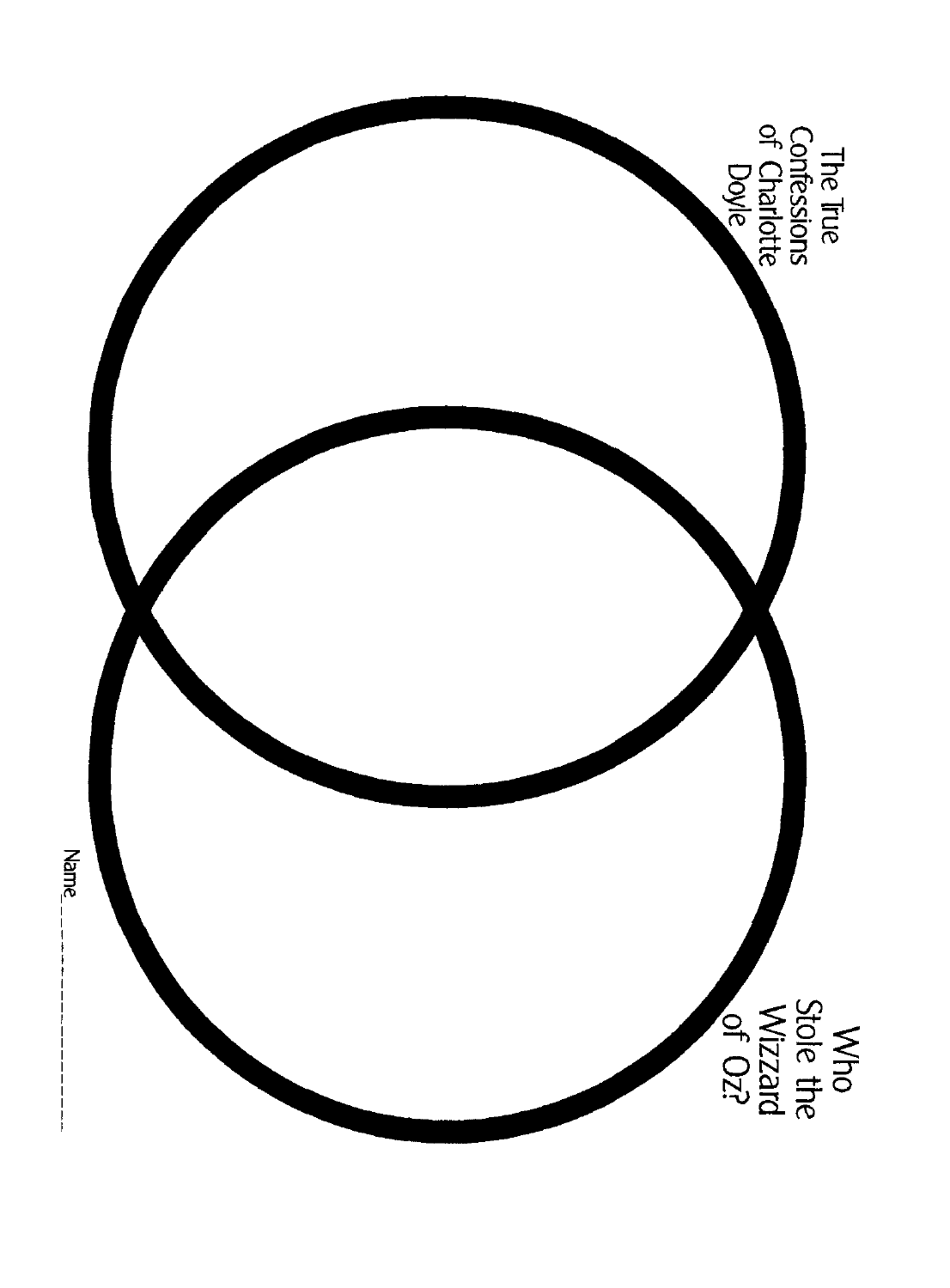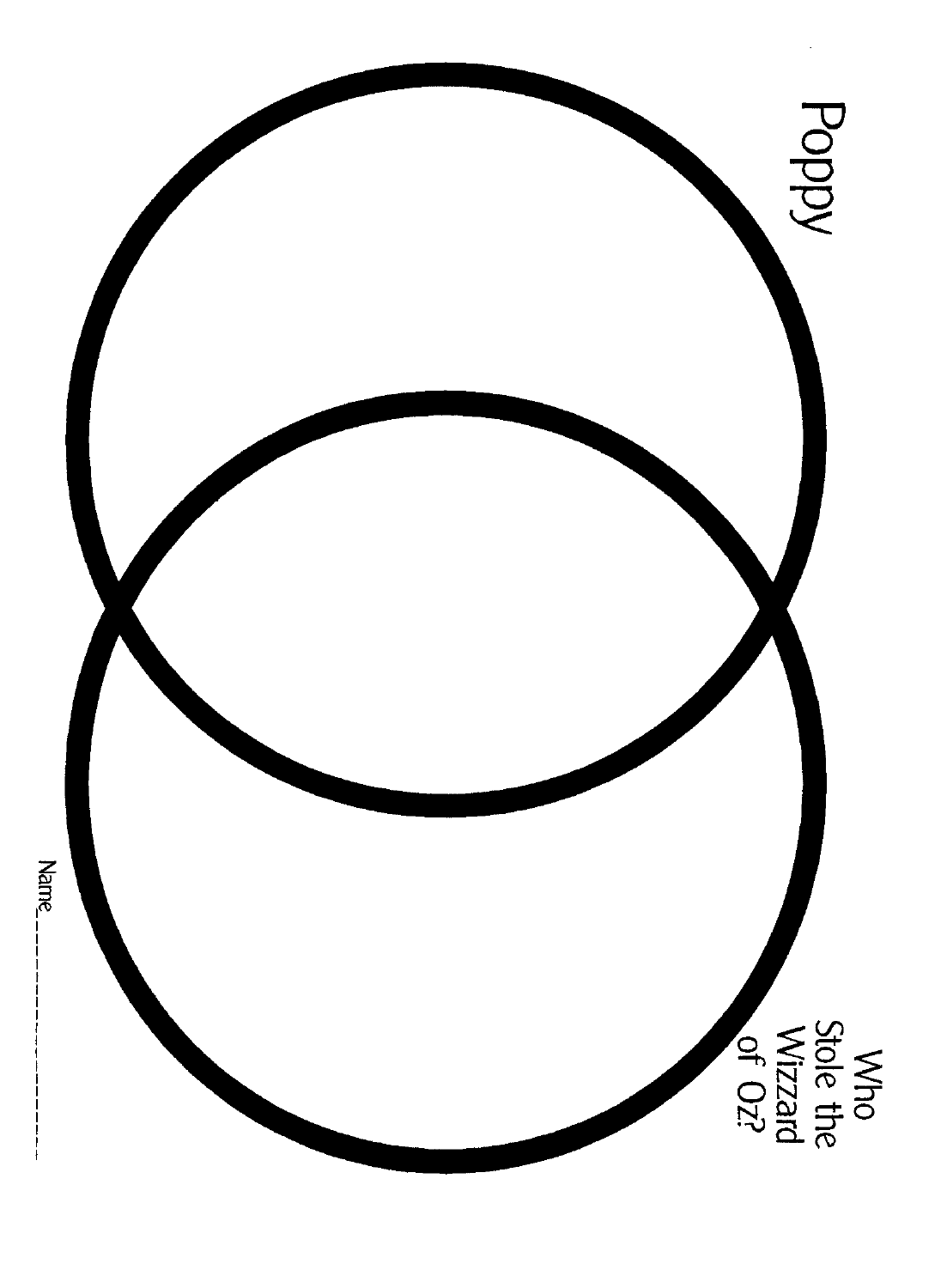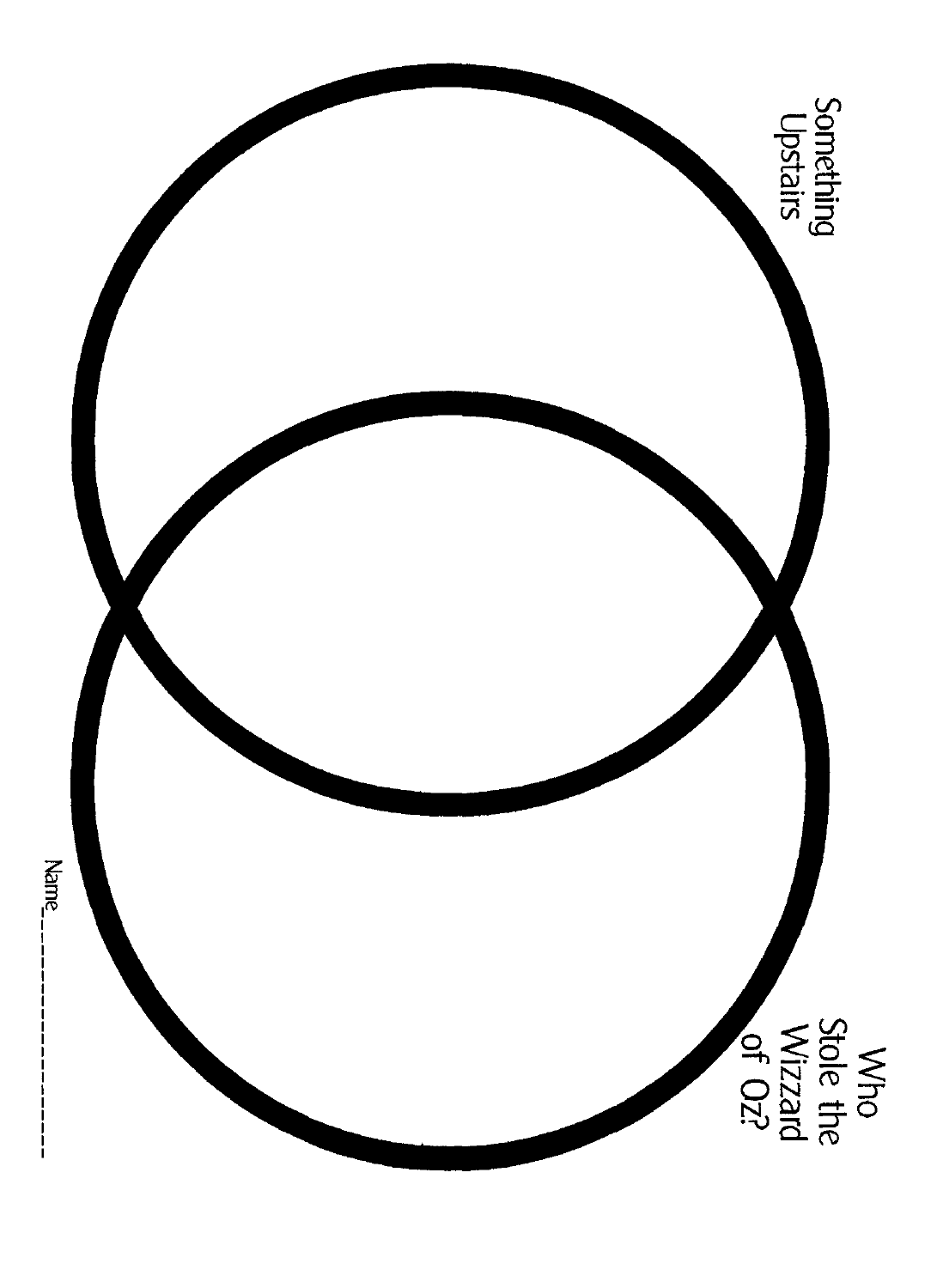#### **Presentation Of My Thesis**

It is recommended that each student presents his/her thesis so a group. This is often done for a group of other honors students. I felt that it would be more beneficial for me to present my thesis project to a group of elementary school teachers. The teachers would get more out of the presentation than a group of students with varying majors, and they would be able to give me better feedback on the strong and weak points of the project.

I presented my project to a group of teachers at Forest Dale Elementary School in Carmel, IN. I gave them the following evaluation forms to record any of their comments. Overall, they considered my use of standards and a variety of activities to be my strongest points. Areas that I could improve upon are adding more technology, giving more detailed directions and including some sort of assessment tool.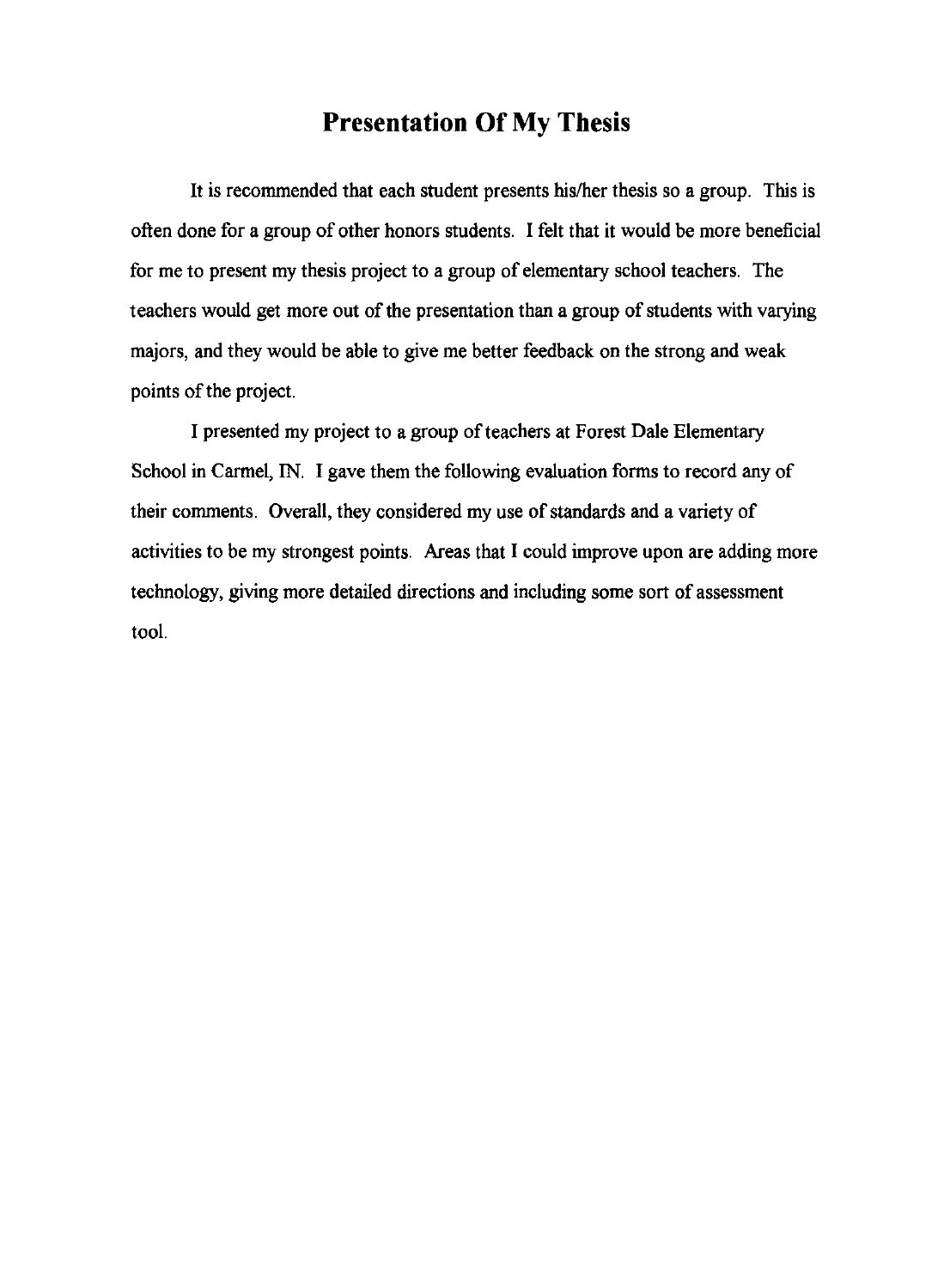**Strong Points:** I liked how you incorporated the standards The Activities sound like fun

**Weak Points:** 

There is not much technology

**Suggestions for Improvement:** 

Add some activities where the students use the internet, computers, comeras...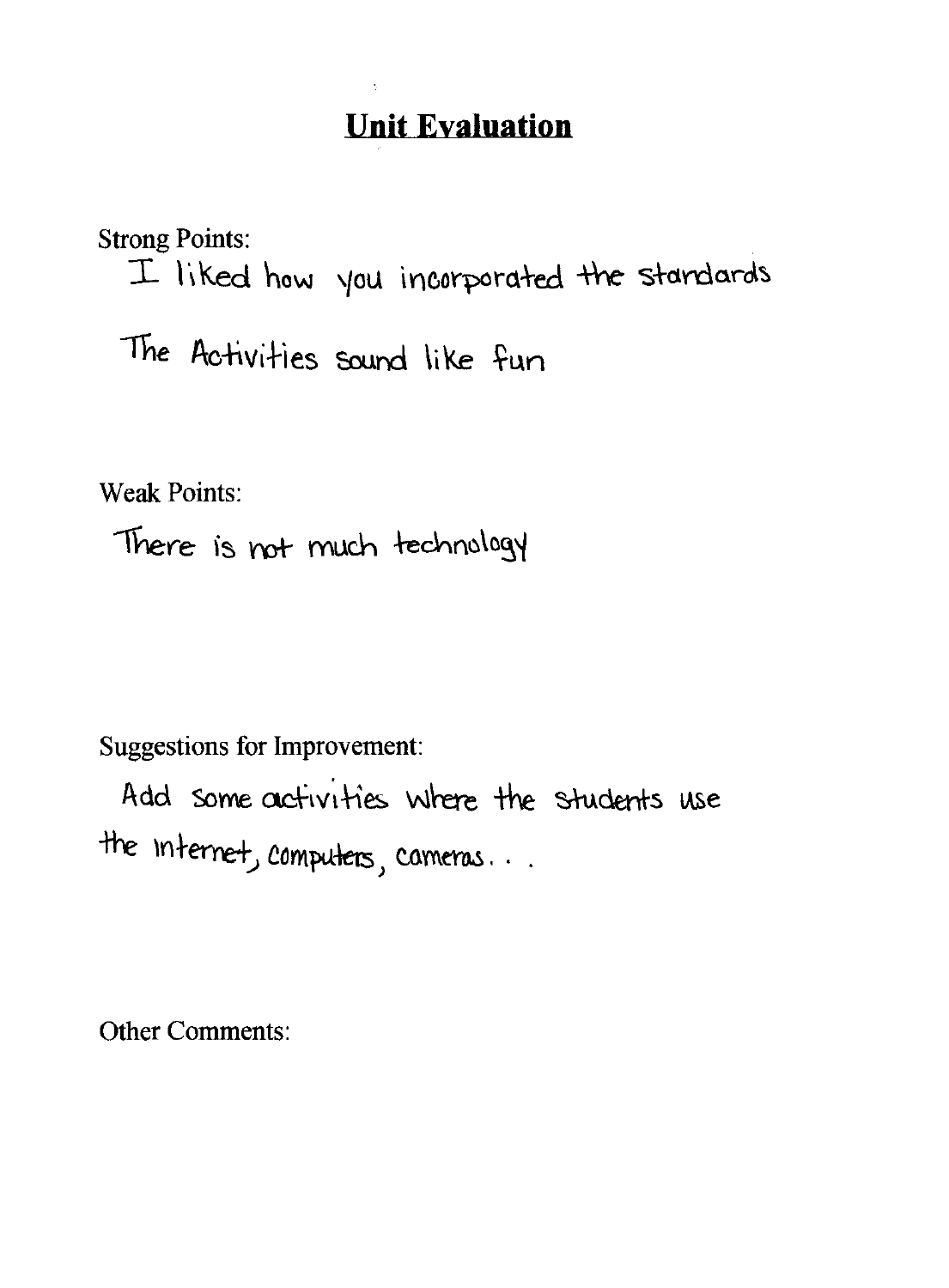**Strong Points:** USED STADARDS

**Weak Points:** 

**Suggestions for Improvement:** HOW WOULD YOU EVALUATE?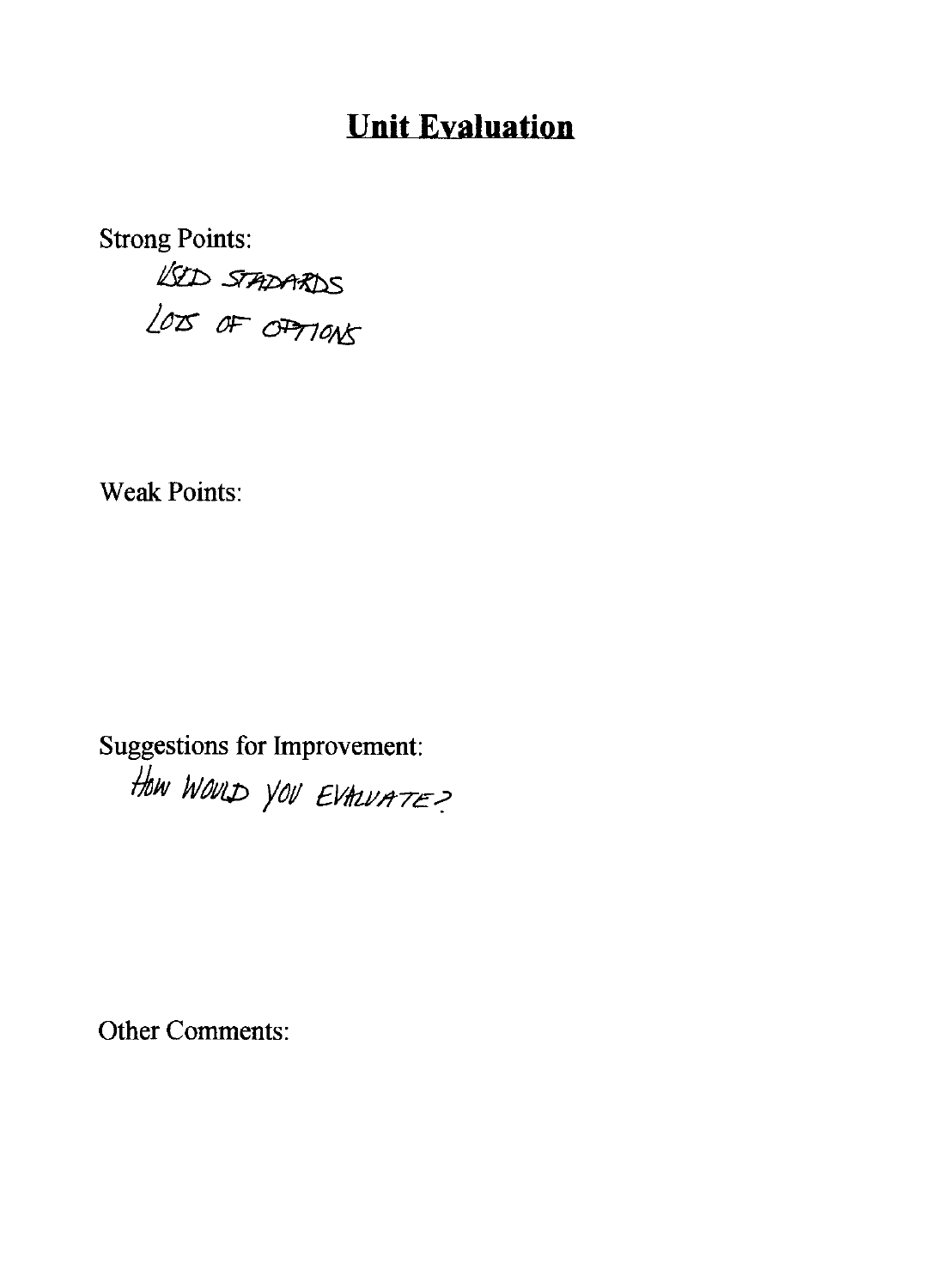## **Strong Points:**

- Moreat ideas on you allow was shown a clay of a lardy
- Activities look and the thy-tepla will keep the some Robertsman and the momentary

**Weak Points:** 

## **Suggestions for Improvement:**

- This me we will past reflease starts I with the bank is we have the there may need the morning of a self-
- more tech ideas